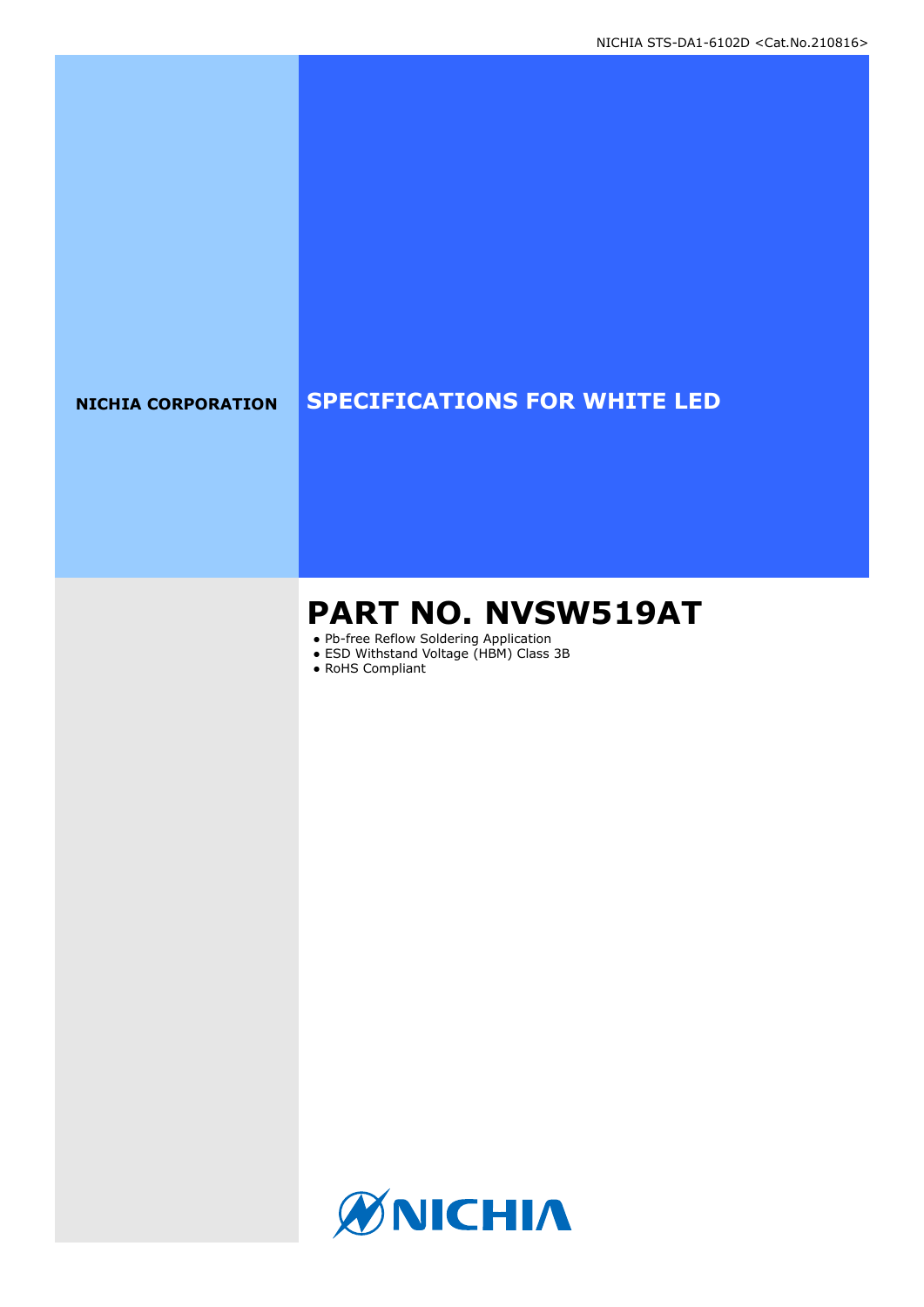## SPECIFICATIONS

#### (1) Absolute Maximum Ratings

| Item                         | Symbol                      | Absolute Maximum Rating | Unit |
|------------------------------|-----------------------------|-------------------------|------|
| <b>Forward Current</b>       | ΙF                          | 2200                    | mA   |
| <b>Pulse Forward Current</b> | $I_{FP}$                    | 2400                    | mA   |
| ESD Withstand Voltage (HBM)  | <b>VESD</b>                 | 8                       | kV   |
| Allowable Reverse Current    | Ir                          | 85                      | mA   |
| Power Dissipation            | P <sub>D</sub>              | 7.04                    | w    |
| Operating Temperature        | $\mathsf{T}_{\mathsf{oor}}$ | $-40 \sim 105$          | °C   |
| Storage Temperature          | $\mathsf{T}_{\mathsf{stg}}$ | $-40 \sim 105$          | °C   |
| Junction Temperature         | Тı                          | 150                     | °C   |

\* Absolute Maximum Ratings at T<sub>J</sub>=25°C.

\* IFP conditions with pulse width  $\leq$ 10ms and duty cycle  $\leq$ 10%.

\* For I<sup>F</sup> and IFP, see the "DERATING CHARACTERISTICS" of this specification.

\* HBM ESD Component Classification Level of the LEDs: Class 3B

For more details, see ANSI/ESDA/JEDEC JS-001.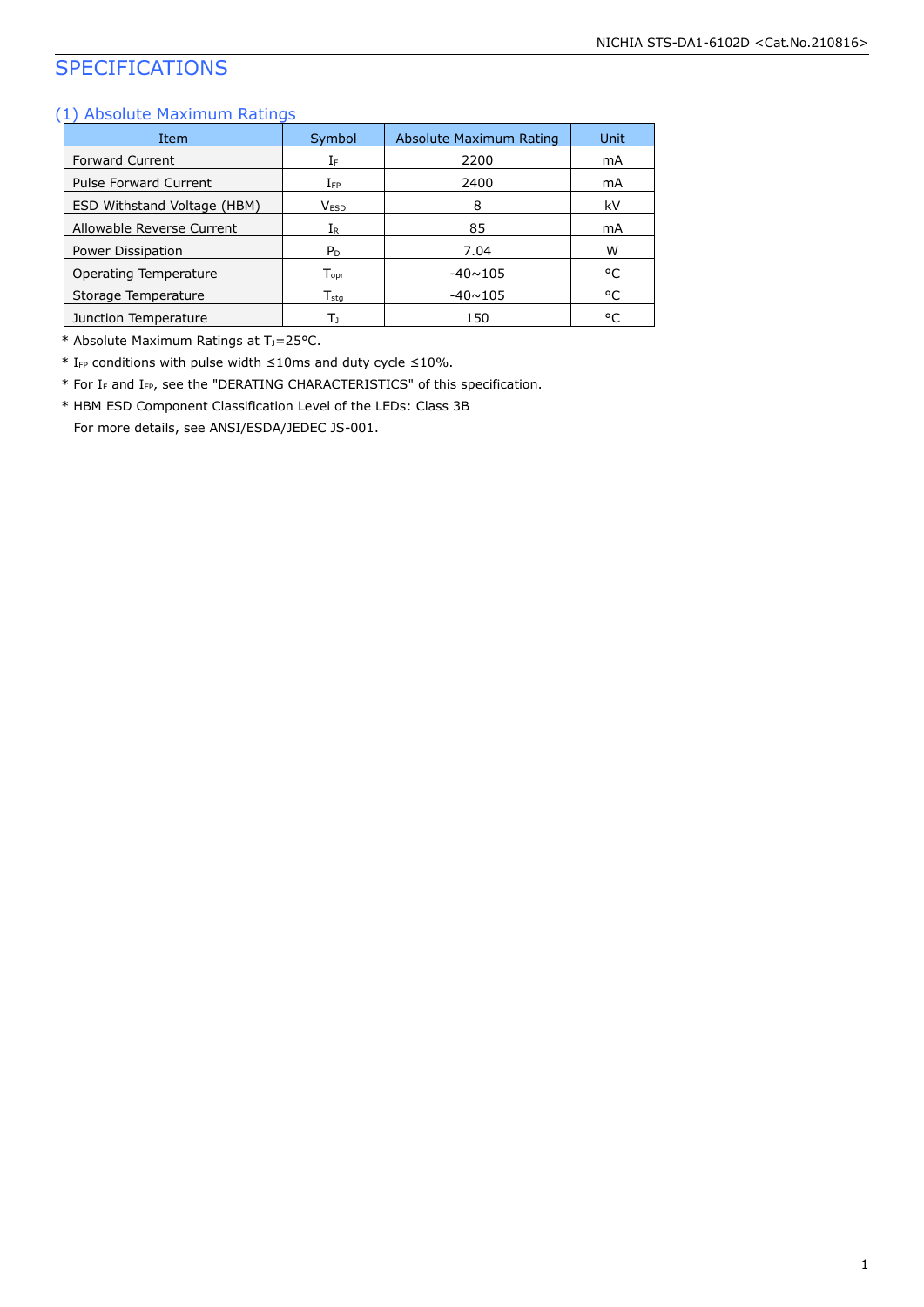| (2) Initial Electrical/Optical Characteristics | Item                                                | Symbol                    | Condition      | Typ    | Max                      | Unit |  |
|------------------------------------------------|-----------------------------------------------------|---------------------------|----------------|--------|--------------------------|------|--|
|                                                |                                                     |                           | $I_F = 1400mA$ | 3.03   | $\blacksquare$           |      |  |
| Forward Voltage                                |                                                     | $V_F$                     | $I_F = 1050mA$ | 2.97   | $\blacksquare$           | V    |  |
|                                                | Luminous Flux                                       |                           | $I_F = 1400mA$ | 667    |                          |      |  |
|                                                | (Chromaticity Coordinate1)                          | $\Phi_{v}$                | $I_F = 1050mA$ | 517    |                          | lm   |  |
| <b>R70</b>                                     | Color Rendering Index<br>(Chromaticity Coordinate1) | $R_a$                     | $I_F = 1400mA$ | 73     | $\overline{\phantom{a}}$ |      |  |
|                                                | X                                                   |                           | $I_F = 1400mA$ | 0.3818 | $\blacksquare$           |      |  |
| Chromaticity Coordinate1                       | y                                                   |                           | $I_F = 1400mA$ | 0.3797 | $\blacksquare$           |      |  |
|                                                | Luminous Flux                                       |                           | $I_F = 1400mA$ | 581    |                          |      |  |
|                                                | (Chromaticity Coordinate2)                          | $\Phi_{v}$                | $I_F = 1050mA$ | 449    |                          | lm   |  |
| R8000                                          | Color Rendering Index<br>(Chromaticity Coordinate2) | $R_{a}$                   | $I_F = 1400mA$ | 83     | $\overline{\phantom{a}}$ |      |  |
|                                                | Luminous Flux                                       |                           | $I_F = 1400mA$ | 407    | $\overline{\phantom{a}}$ |      |  |
|                                                | (Chromaticity Coordinate2)                          | $\Phi_{\rm v}$            | $I_F = 1050mA$ | 315    |                          | lm   |  |
| R9080                                          | Color Rendering Index<br>(Chromaticity Coordinate2) | $R_{a}$                   | $I_F = 1400mA$ | 93     | -                        |      |  |
|                                                | X                                                   |                           | $I_F = 1400mA$ | 0.4338 | $\blacksquare$           |      |  |
| Chromaticity Coordinate2                       | y                                                   |                           | $I_F = 1400mA$ | 0.4030 | $\blacksquare$           |      |  |
|                                                | Luminous Flux                                       |                           | $I_F = 1400mA$ | 680    |                          |      |  |
|                                                | (Chromaticity Coordinate3)                          | $\Phi_{v}$                | $I_F = 1050mA$ | 527    | $\overline{\phantom{a}}$ | lm   |  |
| <b>R70</b>                                     | Color Rendering Index<br>(Chromaticity Coordinate3) | $R_{a}$                   | $I_F = 1400mA$ | 73     | $\overline{\phantom{a}}$ |      |  |
|                                                | Luminous Flux                                       |                           | $I_F = 1400mA$ | 615    | $\blacksquare$           |      |  |
|                                                | (Chromaticity Coordinate3)                          | $\Phi_{\rm v}$            | $I_F = 1050mA$ | 474    |                          | lm   |  |
| R8000                                          | Color Rendering Index<br>(Chromaticity Coordinate3) | $R_{a}$                   | $I_F = 1400mA$ | 83     | $\overline{\phantom{a}}$ |      |  |
|                                                | X                                                   |                           | $I_F = 1400mA$ | 0.3447 | $\blacksquare$           |      |  |
| Chromaticity Coordinate3                       | v                                                   |                           | $I_F = 1400mA$ | 0.3553 | $\overline{\phantom{a}}$ |      |  |
|                                                | Luminous Flux                                       |                           | $I_F = 1400mA$ | 480    |                          |      |  |
|                                                | (Chromaticity Coordinate4)                          | $\Phi_{\rm v}$            | $I_F = 1050mA$ | 371    |                          | Im   |  |
| R9080                                          | Color Rendering Index<br>(Chromaticity Coordinate4) | $\mathsf{R}_{\mathsf{a}}$ | $I_F = 1400mA$ | 93     |                          |      |  |
|                                                | X                                                   |                           | $I_F = 1400mA$ | 0.3287 | $\blacksquare$           |      |  |
| Chromaticity Coordinate4                       | y                                                   |                           | $I_F = 1400mA$ | 0.3417 |                          |      |  |
| Thermal Resistance                             | R <sub>0JS</sub>                                    |                           | $\overline{2}$ | 3      | °C/W                     |      |  |

 $\mathbf{L}$ 

\* Characteristics at TJ=25°C and measured in pulse mode.

\* Optical Characteristics as per CIE 127:2007 standard.

\* Chromaticity Coordinates as per CIE 1931 Chromaticity Chart.

 $*$  R<sub>0JS</sub> is the thermal resistance from the junction to the T<sub>S</sub> measurement point.

\* RθJS is measured using the Dynamic Mode detailed in JESD51-1.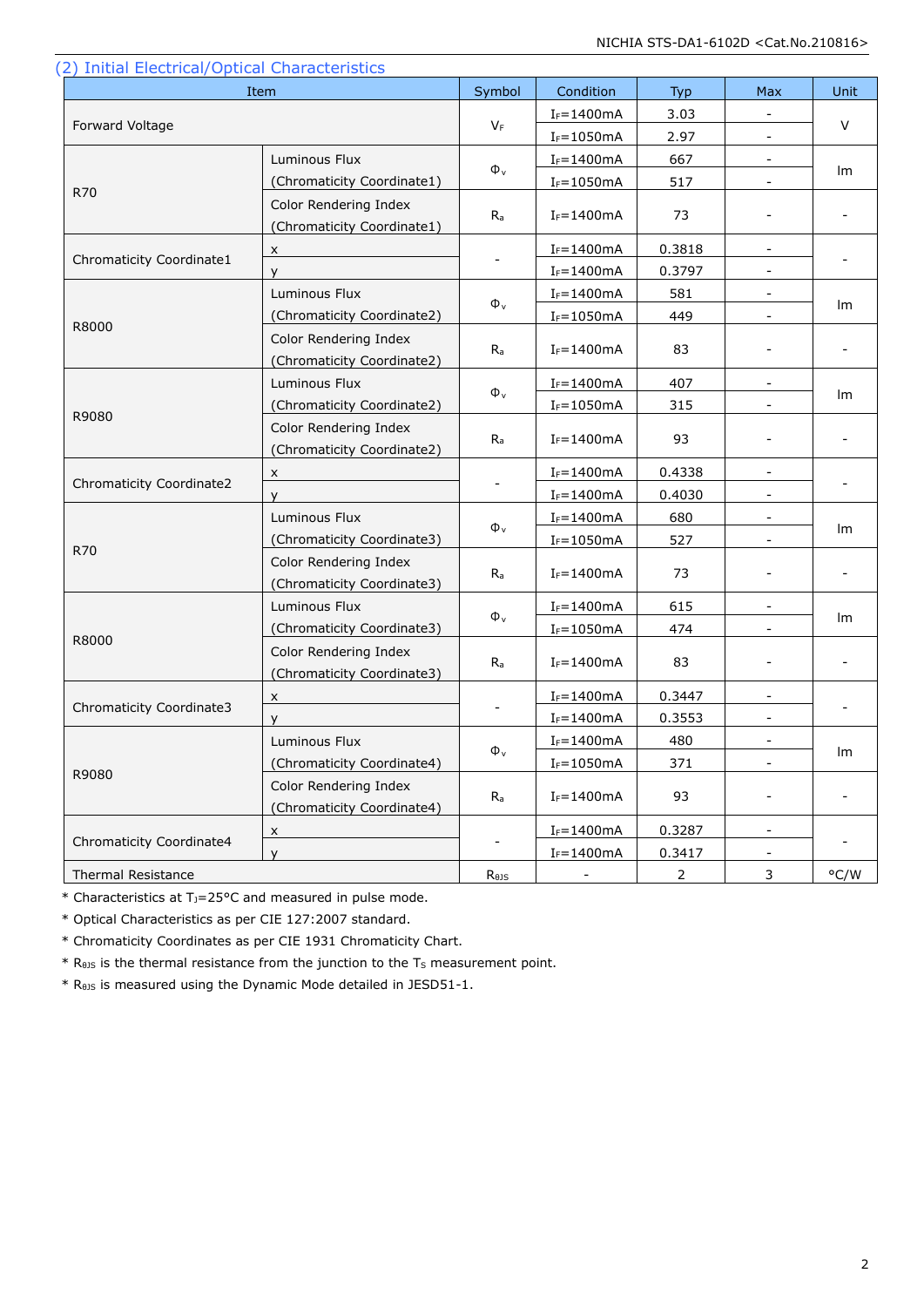## RANKS

| Item                  | Rank           |                | Condition      | Min | <b>Max</b> | Unit |  |
|-----------------------|----------------|----------------|----------------|-----|------------|------|--|
|                       | L6             |                |                | 3.0 | 3.2        |      |  |
| Forward Voltage       | L <sub>5</sub> |                | $I_F = 1400mA$ | 2.8 | 3.0        | V    |  |
|                       | M700           |                |                | 700 | 750        |      |  |
|                       | M650           |                |                | 650 | 700        |      |  |
|                       | M600           |                |                | 600 | 650        |      |  |
|                       | M550           |                |                | 550 | 600        |      |  |
| Luminous Flux         | M500           |                | $I_F = 1400mA$ | 500 | 550        | Im   |  |
|                       | M450           |                |                | 450 | 500        |      |  |
|                       | M400           |                |                | 400 | 450        |      |  |
|                       | M350           |                |                | 350 | 400        |      |  |
|                       | M300           |                |                | 300 | 350        |      |  |
|                       | R70            | $R_{a}$        |                | 70  | -          |      |  |
|                       |                | $R_{a}$        |                | 80  |            |      |  |
| Color Rendering Index | R8000          | R <sub>9</sub> | $I_F = 1400mA$ | > 0 | -          |      |  |
|                       |                | $R_a$          |                | 90  |            |      |  |
|                       | R9080          | R9             |                | 80  |            |      |  |

#### Color Ranks(IF=1400mA)

The color ranks have chromaticity ranges within 3-step MacAdam ellipse.

|                                |          | Rank     | Rank     | Rank     | Rank     | Rank     | Rank     |
|--------------------------------|----------|----------|----------|----------|----------|----------|----------|
|                                |          | sm253    | sm273    | sm303    | sm353    | sm403    | sm453    |
| Color Temperature<br>(Unit: K) | $T_{CP}$ | 2500     | 2700     | 3000     | 3500     | 4000     | 4500     |
|                                | x        | 0.4806   | 0.4578   | 0.4338   | 0.4073   | 0.3818   | 0.3611   |
| Center Point                   | v        | 0.4141   | 0.4101   | 0.4030   | 0.3917   | 0.3797   | 0.3658   |
| Minor Axis                     | a        | 0.004029 | 0.004056 | 0.004107 | 0.004098 | 0.004071 | 0.003852 |
| Major Axis                     | b        | 0.007515 | 0.007872 | 0.008391 | 0.008796 | 0.009282 | 0.009009 |
| Ellipse Rotation Angle         | Φ        | $-37.58$ | $-36.05$ | $-36.00$ | -35.47   | $-35.95$ | -34.33   |

|                                |          | Rank     | Rank     | Rank     |
|--------------------------------|----------|----------|----------|----------|
|                                |          | sm503    | sm573    | sm653    |
| Color Temperature<br>(Unit: K) | $T_{CP}$ | 5000     | 5700     | 6500     |
|                                | x        | 0.3447   | 0.3287   | 0.3123   |
| Center Point                   |          | 0.3553   | 0.3417   | 0.3282   |
| Minor Axis                     | a        | 0.003555 | 0.003087 | 0.002709 |
| Major Axis                     | b        | 0.008418 | 0.007809 | 0.006561 |
| Ellipse Rotation Angle         | Φ        | -31.78   | $-31.56$ | $-32.35$ |

The color ranks have chromaticity ranges within 5-step MacAdam ellipse.

|                                |                 | Rank     | Rank    | Rank     | Rank    | Rank    | Rank    |  |  |  |
|--------------------------------|-----------------|----------|---------|----------|---------|---------|---------|--|--|--|
|                                |                 | sm2550a  | sm2550b | sm2550c  | sm2550d | sm2550e | sm2550f |  |  |  |
| Color Temperature<br>(Unit: K) | $T_{\text{CP}}$ |          | 2500    |          |         |         |         |  |  |  |
|                                | x               | 0.4806   |         |          |         |         |         |  |  |  |
| Center Point                   | v               |          | 0.4141  |          |         |         |         |  |  |  |
| Minor Axis                     | a               |          |         | 0.006715 |         |         |         |  |  |  |
| Major Axis                     | b               | 0.012525 |         |          |         |         |         |  |  |  |
| Ellipse Rotation Angle         | Φ               | $-37.58$ |         |          |         |         |         |  |  |  |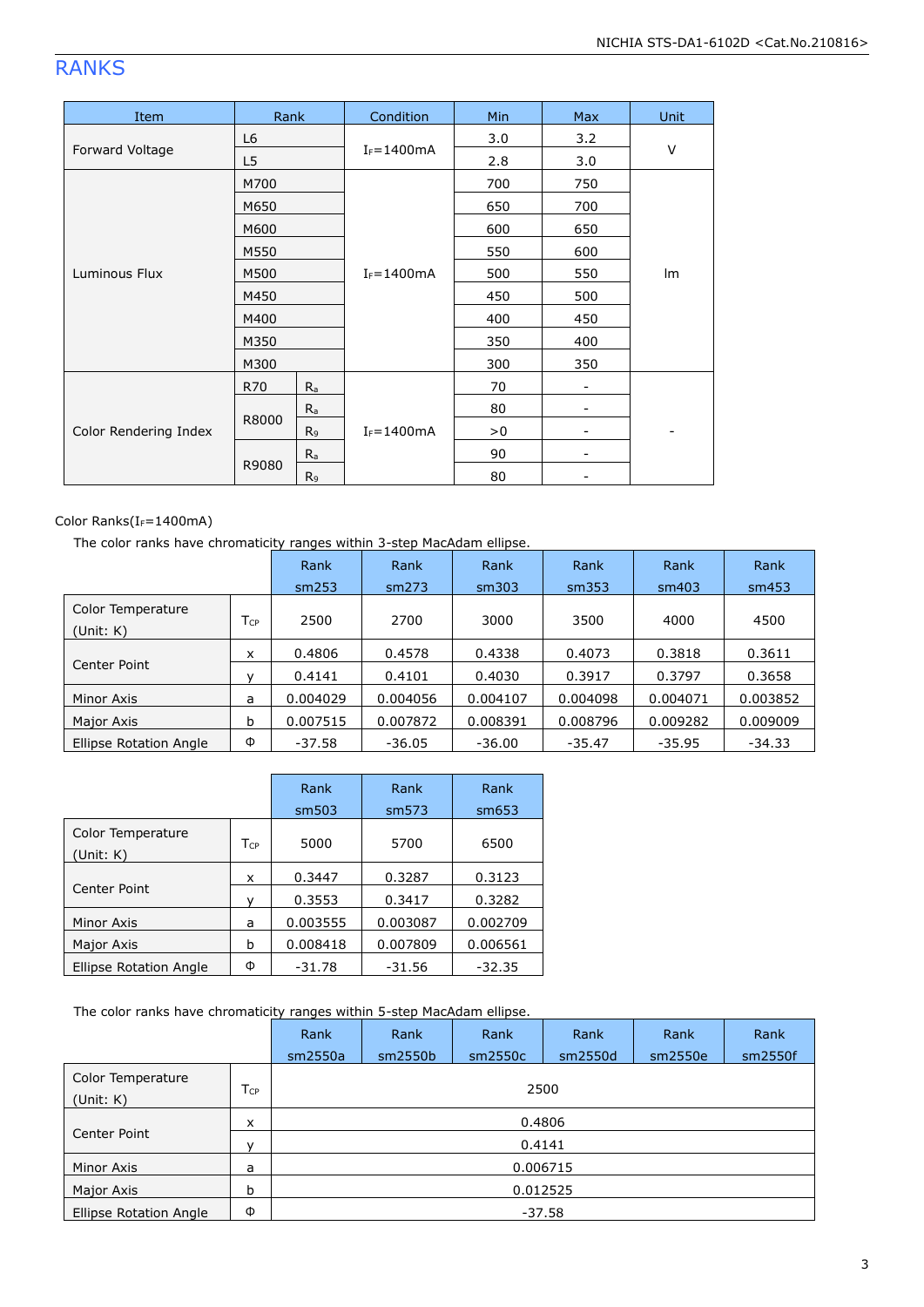|                                |                 |          | Rank    | Rank     | Rank    | Rank    | Rank    |  |  |  |
|--------------------------------|-----------------|----------|---------|----------|---------|---------|---------|--|--|--|
|                                |                 | sm2750a  | sm2750b | sm2750c  | sm2750d | sm2750e | sm2750f |  |  |  |
| Color Temperature<br>(Unit: K) | T <sub>CP</sub> |          | 2700    |          |         |         |         |  |  |  |
|                                | X               | 0.4578   |         |          |         |         |         |  |  |  |
| Center Point                   | v               |          | 0.4101  |          |         |         |         |  |  |  |
| Minor Axis                     | a               |          |         | 0.006760 |         |         |         |  |  |  |
| Major Axis                     | b               | 0.013120 |         |          |         |         |         |  |  |  |
| Ellipse Rotation Angle         | Ф               | $-36.05$ |         |          |         |         |         |  |  |  |

|                                |                 | Rank     | Rank                | Rank    | Rank    | Rank    | Rank    |  |  |  |
|--------------------------------|-----------------|----------|---------------------|---------|---------|---------|---------|--|--|--|
|                                |                 | sm3050a  | sm3050 <sub>b</sub> | sm3050c | sm3050d | sm3050e | sm3050f |  |  |  |
| Color Temperature<br>(Unit: K) | T <sub>CP</sub> | 3000     |                     |         |         |         |         |  |  |  |
|                                | x               | 0.4338   |                     |         |         |         |         |  |  |  |
| Center Point                   | $\mathsf{v}$    |          | 0.4030              |         |         |         |         |  |  |  |
| Minor Axis                     | a               |          | 0.006845            |         |         |         |         |  |  |  |
| Major Axis                     | b               | 0.013985 |                     |         |         |         |         |  |  |  |
| Ellipse Rotation Angle         | Φ               | $-36.00$ |                     |         |         |         |         |  |  |  |

|                                |                 | Rank<br>sm3550a | Rank<br>sm3550b | Rank<br>sm3550c | Rank<br>sm3550d | Rank<br>sm3550e | Rank<br>sm3550f |  |  |  |
|--------------------------------|-----------------|-----------------|-----------------|-----------------|-----------------|-----------------|-----------------|--|--|--|
| Color Temperature<br>(Unit: K) | T <sub>CP</sub> | 3500            |                 |                 |                 |                 |                 |  |  |  |
|                                | x               | 0.4073          |                 |                 |                 |                 |                 |  |  |  |
| Center Point                   | v               |                 | 0.3917          |                 |                 |                 |                 |  |  |  |
| Minor Axis                     | a               |                 | 0.006830        |                 |                 |                 |                 |  |  |  |
| Major Axis                     | b               | 0.014660        |                 |                 |                 |                 |                 |  |  |  |
| Ellipse Rotation Angle         | Φ               | -35.47          |                 |                 |                 |                 |                 |  |  |  |

|                                |                 | Rank<br>sm4050a | Rank<br>sm4050b | Rank<br>sm4050c | Rank<br>sm4050d | Rank<br>sm4050e | Rank<br>sm4050f |  |  |
|--------------------------------|-----------------|-----------------|-----------------|-----------------|-----------------|-----------------|-----------------|--|--|
| Color Temperature<br>(Unit: K) | T <sub>CP</sub> | 4000            |                 |                 |                 |                 |                 |  |  |
| Center Point                   | x               | 0.3818          |                 |                 |                 |                 |                 |  |  |
|                                | $\mathbf{v}$    |                 | 0.3797          |                 |                 |                 |                 |  |  |
| Minor Axis                     | a               |                 |                 |                 | 0.006785        |                 |                 |  |  |
| Major Axis                     | b               | 0.015470        |                 |                 |                 |                 |                 |  |  |
| <b>Ellipse Rotation Angle</b>  | Φ               | $-35.95$        |                 |                 |                 |                 |                 |  |  |

|                                |     | Rank<br>sm4550a | Rank<br>sm4550b | Rank<br>sm4550c | Rank<br>sm4550d | Rank<br>sm4550e | Rank<br>sm4550f |  |  |
|--------------------------------|-----|-----------------|-----------------|-----------------|-----------------|-----------------|-----------------|--|--|
| Color Temperature<br>(Unit: K) | Tcp | 4500            |                 |                 |                 |                 |                 |  |  |
|                                | x   | 0.3611          |                 |                 |                 |                 |                 |  |  |
| Center Point                   | v   |                 | 0.3658          |                 |                 |                 |                 |  |  |
| Minor Axis                     | a   |                 |                 | 0.006420        |                 |                 |                 |  |  |
| Major Axis                     | b   | 0.015015        |                 |                 |                 |                 |                 |  |  |
| Ellipse Rotation Angle         | Φ   | -34.33          |                 |                 |                 |                 |                 |  |  |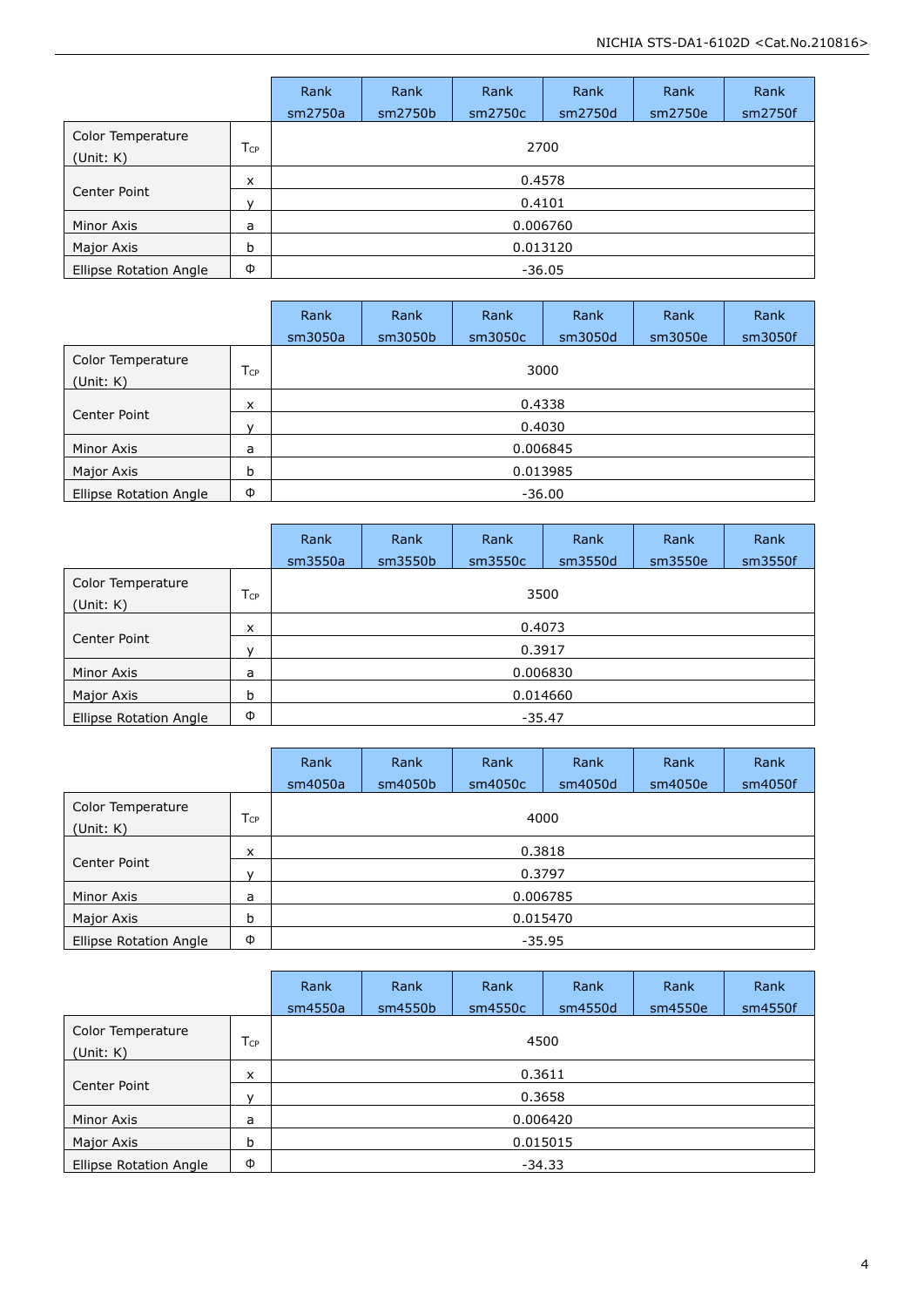|                                |                 | Rank     | Rank     | Rank    | Rank    | Rank    | Rank    |  |  |  |
|--------------------------------|-----------------|----------|----------|---------|---------|---------|---------|--|--|--|
|                                |                 | sm5050a  | sm5050b  | sm5050c | sm5050d | sm5050e | sm5050f |  |  |  |
| Color Temperature<br>(Unit: K) | T <sub>CP</sub> | 5000     |          |         |         |         |         |  |  |  |
|                                | X               | 0.3447   |          |         |         |         |         |  |  |  |
| Center Point                   | v               |          | 0.3553   |         |         |         |         |  |  |  |
| Minor Axis                     | a               |          | 0.005925 |         |         |         |         |  |  |  |
| Major Axis                     | b               | 0.014030 |          |         |         |         |         |  |  |  |
| Ellipse Rotation Angle         | Φ               | -31.78   |          |         |         |         |         |  |  |  |

|                                |                 | Rank     | Rank     | Rank    | Rank    | Rank    | Rank    |  |  |  |
|--------------------------------|-----------------|----------|----------|---------|---------|---------|---------|--|--|--|
|                                |                 | sm5750a  | sm5750b  | sm5750c | sm5750d | sm5750e | sm5750f |  |  |  |
| Color Temperature<br>(Unit: K) | T <sub>CP</sub> |          | 5700     |         |         |         |         |  |  |  |
|                                | 0.3287<br>x     |          |          |         |         |         |         |  |  |  |
| Center Point                   | $\mathbf{v}$    | 0.3417   |          |         |         |         |         |  |  |  |
| Minor Axis                     | a               |          | 0.005145 |         |         |         |         |  |  |  |
| Major Axis                     | b               | 0.013015 |          |         |         |         |         |  |  |  |
| Ellipse Rotation Angle         | Φ               |          |          |         | -31.56  |         |         |  |  |  |

|                                |                            | Rank<br>sm6550a | Rank<br>sm6550b | Rank<br>sm6550c | Rank<br>sm6550d | Rank<br>sm6550e | Rank<br>sm6550f |  |  |
|--------------------------------|----------------------------|-----------------|-----------------|-----------------|-----------------|-----------------|-----------------|--|--|
| Color Temperature<br>(Unit: K) | $T_{\text{CP}}$            |                 | 6500            |                 |                 |                 |                 |  |  |
|                                | 0.3123<br>x<br>0.3282<br>v |                 |                 |                 |                 |                 |                 |  |  |
| Center Point                   |                            |                 |                 |                 |                 |                 |                 |  |  |
| Minor Axis                     | a                          | 0.004515        |                 |                 |                 |                 |                 |  |  |
| Major Axis                     | b                          | 0.010935        |                 |                 |                 |                 |                 |  |  |
| Ellipse Rotation Angle         | Φ                          | $-32.35$        |                 |                 |                 |                 |                 |  |  |

The color ranks have chromaticity ranges within 7-step MacAdam ellipse.

|                                |              | Rank     | Rank     | Rank    | Rank    | Rank    | Rank    |  |  |
|--------------------------------|--------------|----------|----------|---------|---------|---------|---------|--|--|
|                                |              | sm5770a  | sm5770b  | sm5770c | sm5770d | sm5770e | sm5770f |  |  |
| Color Temperature<br>(Unit: K) | Tcp          |          | 5700     |         |         |         |         |  |  |
|                                | x            | 0.3287   |          |         |         |         |         |  |  |
| Center Point                   | $\mathbf{v}$ | 0.3417   |          |         |         |         |         |  |  |
| Minor Axis                     | a            |          | 0.007203 |         |         |         |         |  |  |
| Major Axis                     | b            | 0.018221 |          |         |         |         |         |  |  |
| Ellipse Rotation Angle         | Φ            | $-31.56$ |          |         |         |         |         |  |  |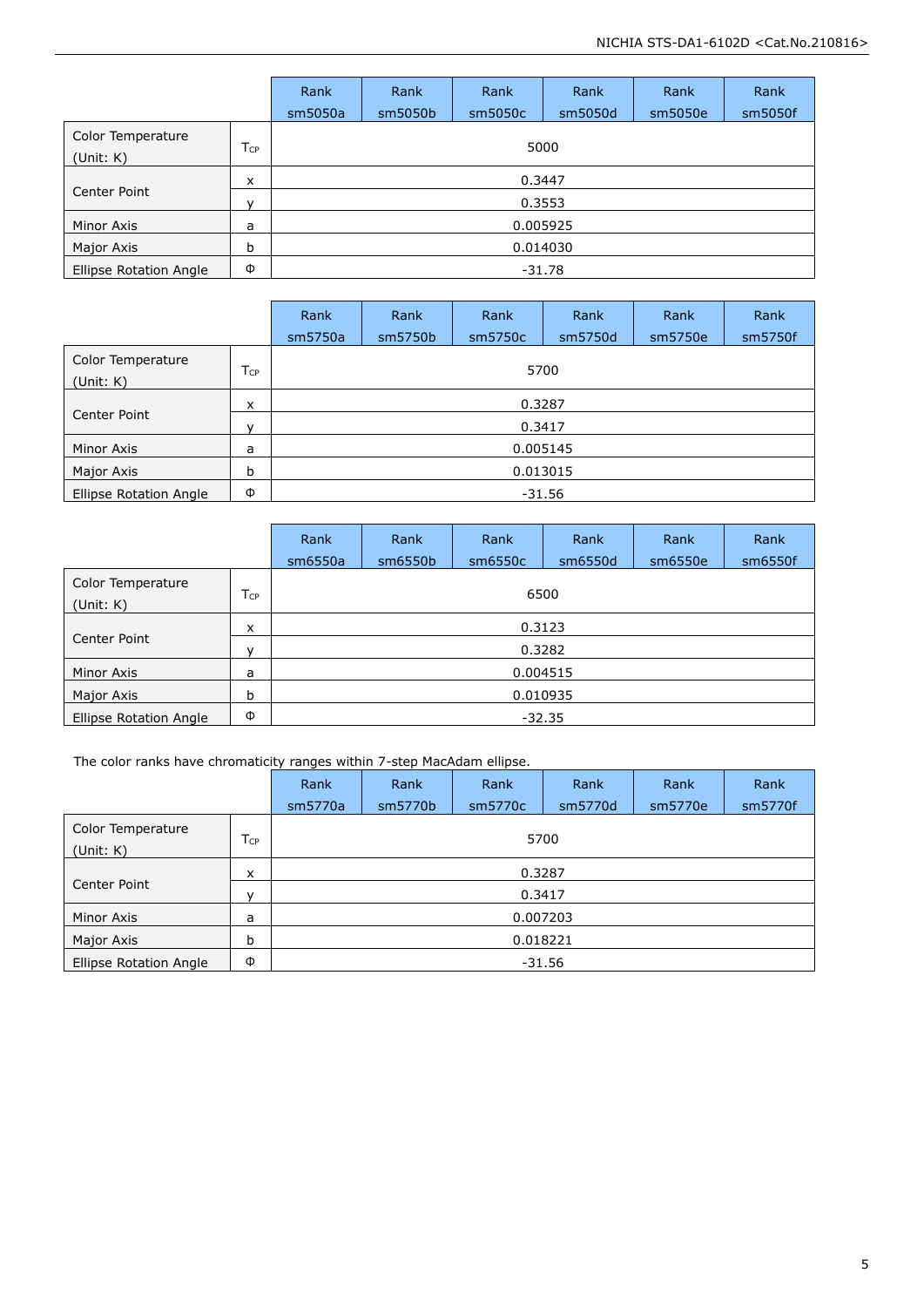|                                        |                 | Rank     | Rank     | Rank    | Rank    | Rank    | Rank    |  |  |
|----------------------------------------|-----------------|----------|----------|---------|---------|---------|---------|--|--|
|                                        |                 | sm6570a  | sm6570b  | sm6570c | sm6570d | sm6570e | sm6570f |  |  |
| Color Temperature<br>(Unit: K)         | $T_{\text{CP}}$ |          | 6500     |         |         |         |         |  |  |
| x                                      |                 |          |          |         | 0.3123  |         |         |  |  |
| Center Point<br>0.3282<br>$\mathsf{v}$ |                 |          |          |         |         |         |         |  |  |
| Minor Axis                             | a               |          | 0.006321 |         |         |         |         |  |  |
| Major Axis                             | b               | 0.015309 |          |         |         |         |         |  |  |
| Ellipse Rotation Angle                 | Φ               |          |          |         | -32.35  |         |         |  |  |

 $*$  Ranking at T<sub>J</sub>=25°C and measured in pulse mode.

- \* Forward Voltage Tolerance: ±0.05V
- \* Luminous Flux Tolerance: ±7%
- \* Color Rendering Index R<sup>a</sup> Tolerance: ±2
- \* Color Rendering Index R<sup>9</sup> Tolerance: ±6.5
- \* Chromaticity Coordinate Tolerance: ±0.005
- \* LEDs from the above ranks will be shipped. The rank combination ratio per shipment will be decided by Nichia.

#### Definition of the MacAdam ellipse ranks:



A perfect circle is divided into 60 degree-sections and then transformed into the MacAdam ellipse that is presented on the chromaticity diagram in this document.

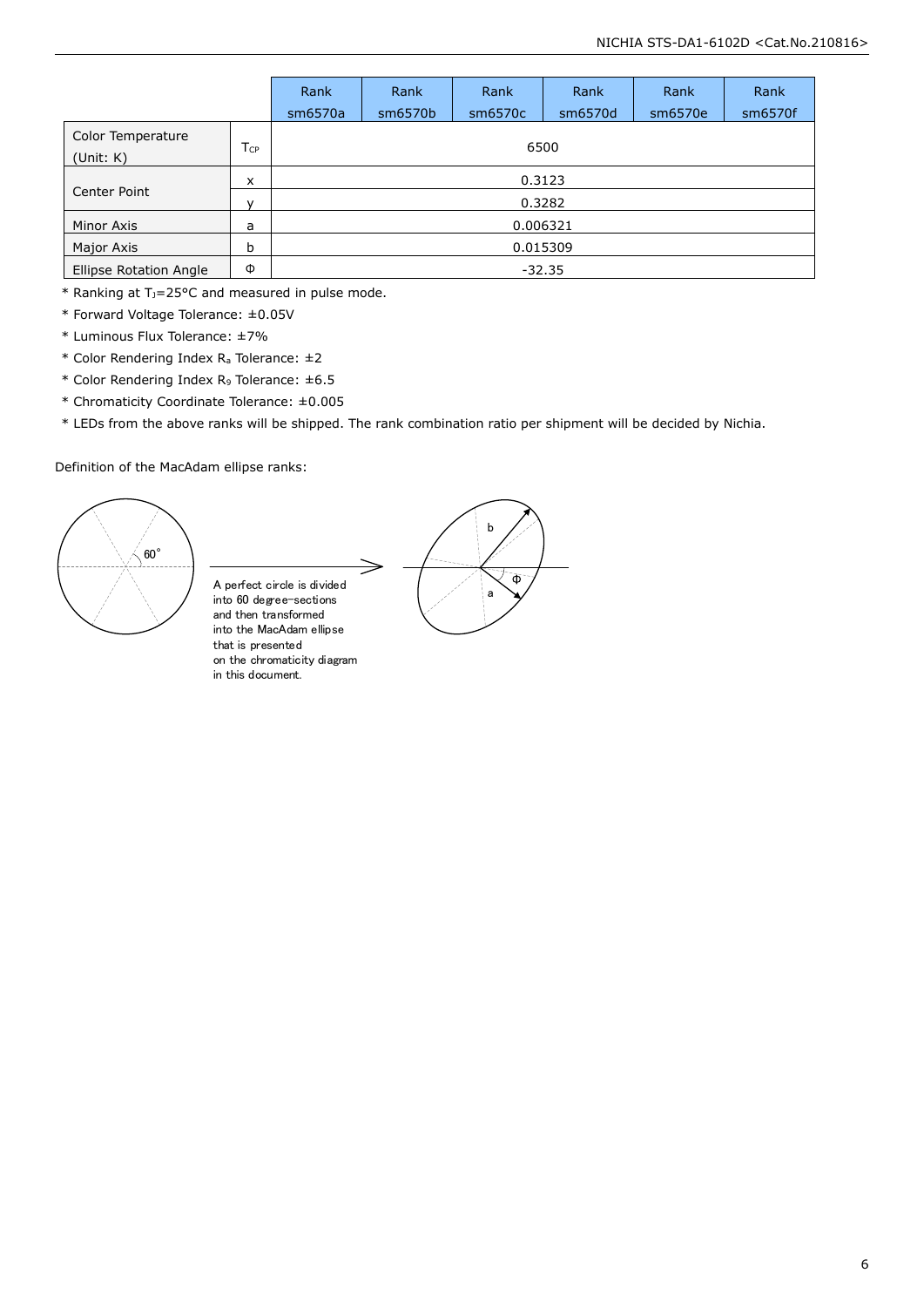|  | Luminous Flux Ranks by Color Rank, Color Rendering Index Rank                      |       |      |      |      |      |      |      |      |      |      |
|--|------------------------------------------------------------------------------------|-------|------|------|------|------|------|------|------|------|------|
|  | Ranking by<br><b>Luminous Flux</b><br>Ranking by<br>Color Coordinates,             |       | M300 | M350 | M400 | M450 | M500 | M550 | M600 | M650 | M700 |
|  | Color Rendering Index<br>sm253,sm2550a,sm2550b,sm2550c,<br>sm2550d,sm2550e,sm2550f | R70   |      |      |      |      |      |      |      |      |      |
|  |                                                                                    | R70   |      |      |      |      |      |      |      |      |      |
|  | sm273,sm2750a,sm2750b,sm2750c,<br>sm2750d,sm2750e,sm2750f                          | R8000 |      |      |      |      |      |      |      |      |      |
|  |                                                                                    | R9080 |      |      |      |      |      |      |      |      |      |
|  |                                                                                    | R70   |      |      |      |      |      |      |      |      |      |
|  | sm303,sm3050a,sm3050b,sm3050c,<br>sm3050d,sm3050e,sm3050f                          | R8000 |      |      |      |      |      |      |      |      |      |
|  |                                                                                    | R9080 |      |      |      |      |      |      |      |      |      |
|  |                                                                                    | R70   |      |      |      |      |      |      |      |      |      |
|  | sm353,sm3550a,sm3550b,sm3550c,<br>sm3550d,sm3550e,sm3550f                          | R8000 |      |      |      |      |      |      |      |      |      |
|  |                                                                                    | R9080 |      |      |      |      |      |      |      |      |      |
|  |                                                                                    | R70   |      |      |      |      |      |      |      |      |      |
|  | sm403,sm4050a,sm4050b,sm4050c,<br>sm4050d,sm4050e,sm4050f                          | R8000 |      |      |      |      |      |      |      |      |      |
|  |                                                                                    | R9080 |      |      |      |      |      |      |      |      |      |
|  |                                                                                    | R70   |      |      |      |      |      |      |      |      |      |
|  | sm453,sm4550a,sm4550b,sm4550c,<br>sm4550d,sm4550e,sm4550f                          | R8000 |      |      |      |      |      |      |      |      |      |
|  |                                                                                    | R9080 |      |      |      |      |      |      |      |      |      |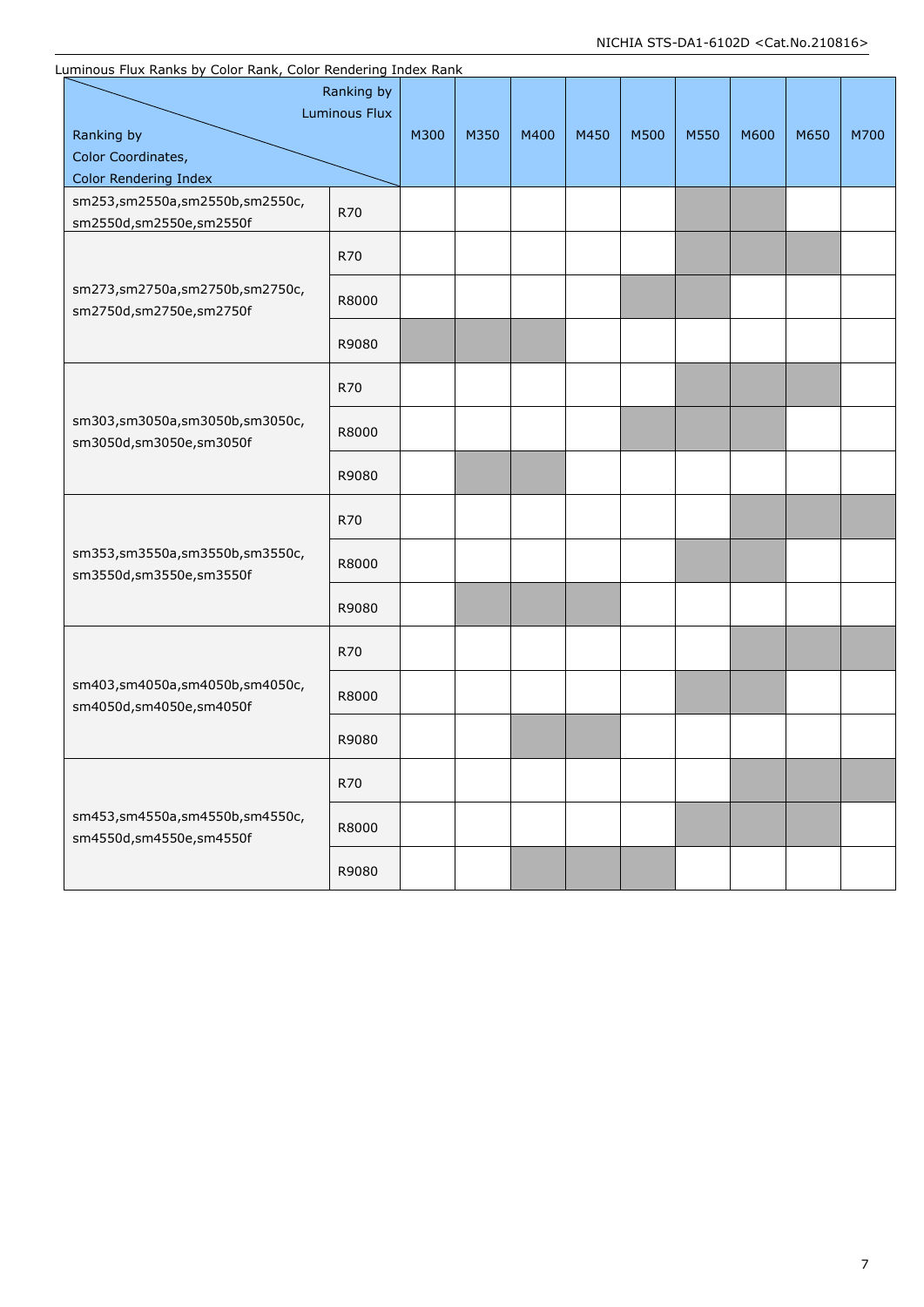| Ranking by<br><b>Luminous Flux</b>                        |            |      |      |      |      |      |      |      |      |      |
|-----------------------------------------------------------|------------|------|------|------|------|------|------|------|------|------|
| Ranking by                                                |            | M300 | M350 | M400 | M450 | M500 | M550 | M600 | M650 | M700 |
| Color Coordinates,                                        |            |      |      |      |      |      |      |      |      |      |
| Color Rendering Index                                     |            |      |      |      |      |      |      |      |      |      |
|                                                           | <b>R70</b> |      |      |      |      |      |      |      |      |      |
| sm503,sm5050a,sm5050b,sm5050c,<br>sm5050d,sm5050e,sm5050f | R8000      |      |      |      |      |      |      |      |      |      |
|                                                           | R9080      |      |      |      |      |      |      |      |      |      |
|                                                           | <b>R70</b> |      |      |      |      |      |      |      |      |      |
| sm573,sm5750a,sm5750b,sm5750c,<br>sm5750d,sm5750e,sm5750f | R8000      |      |      |      |      |      |      |      |      |      |
|                                                           | R9080      |      |      |      |      |      |      |      |      |      |
| sm5770a,sm5770b,sm5770c,sm5770d,<br>sm5770e,sm5770f       | <b>R70</b> |      |      |      |      |      |      |      |      |      |
| sm653,sm6550a,sm6550b,sm6550c,                            | <b>R70</b> |      |      |      |      |      |      |      |      |      |
| sm6550d,sm6550e,sm6550f                                   | R8000      |      |      |      |      |      |      |      |      |      |
| sm6570a,sm6570b,sm6570c,sm6570d,<br>sm6570e,sm6570f       | <b>R70</b> |      |      |      |      |      |      |      |      |      |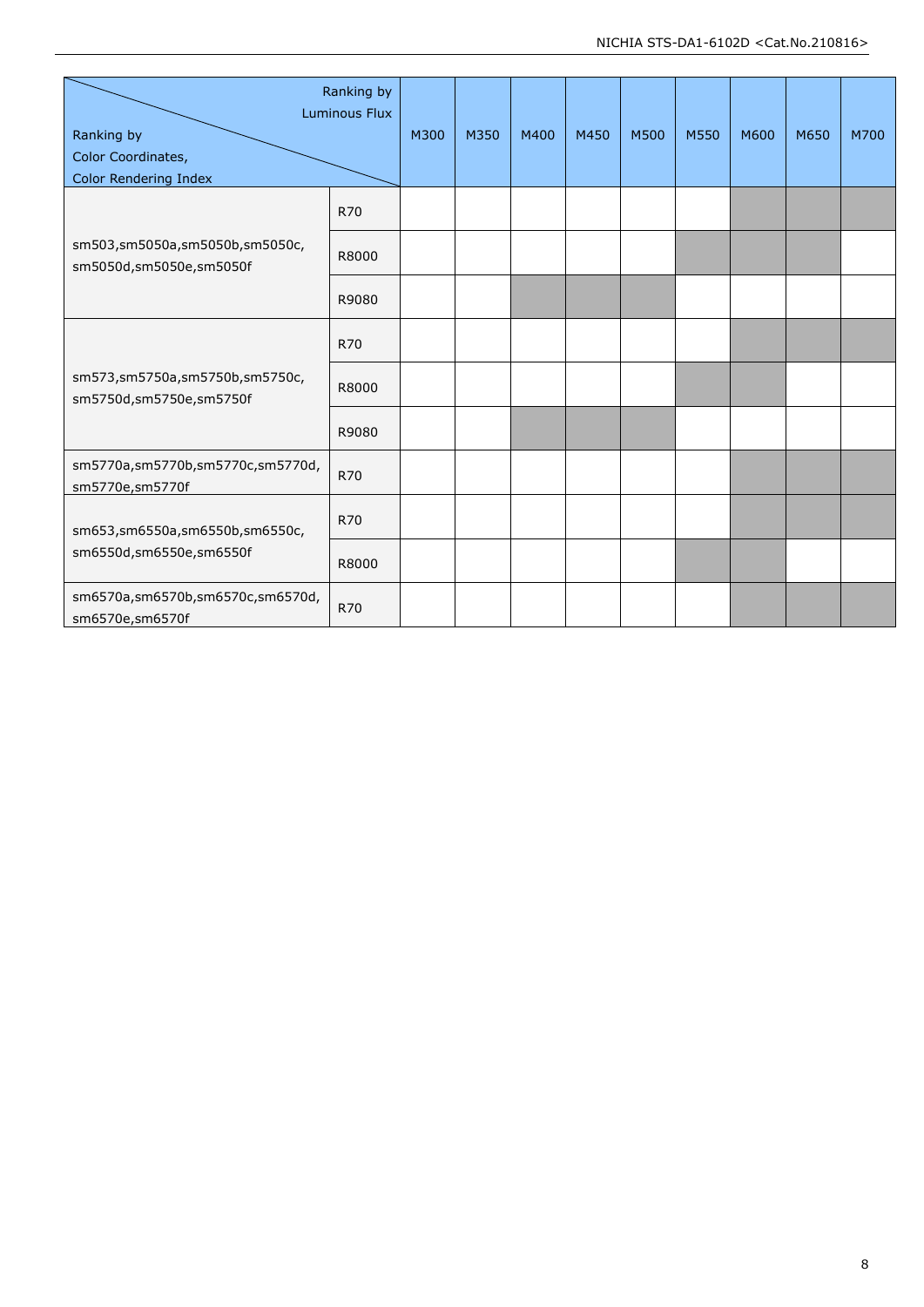## CHROMATICITY DIAGRAM

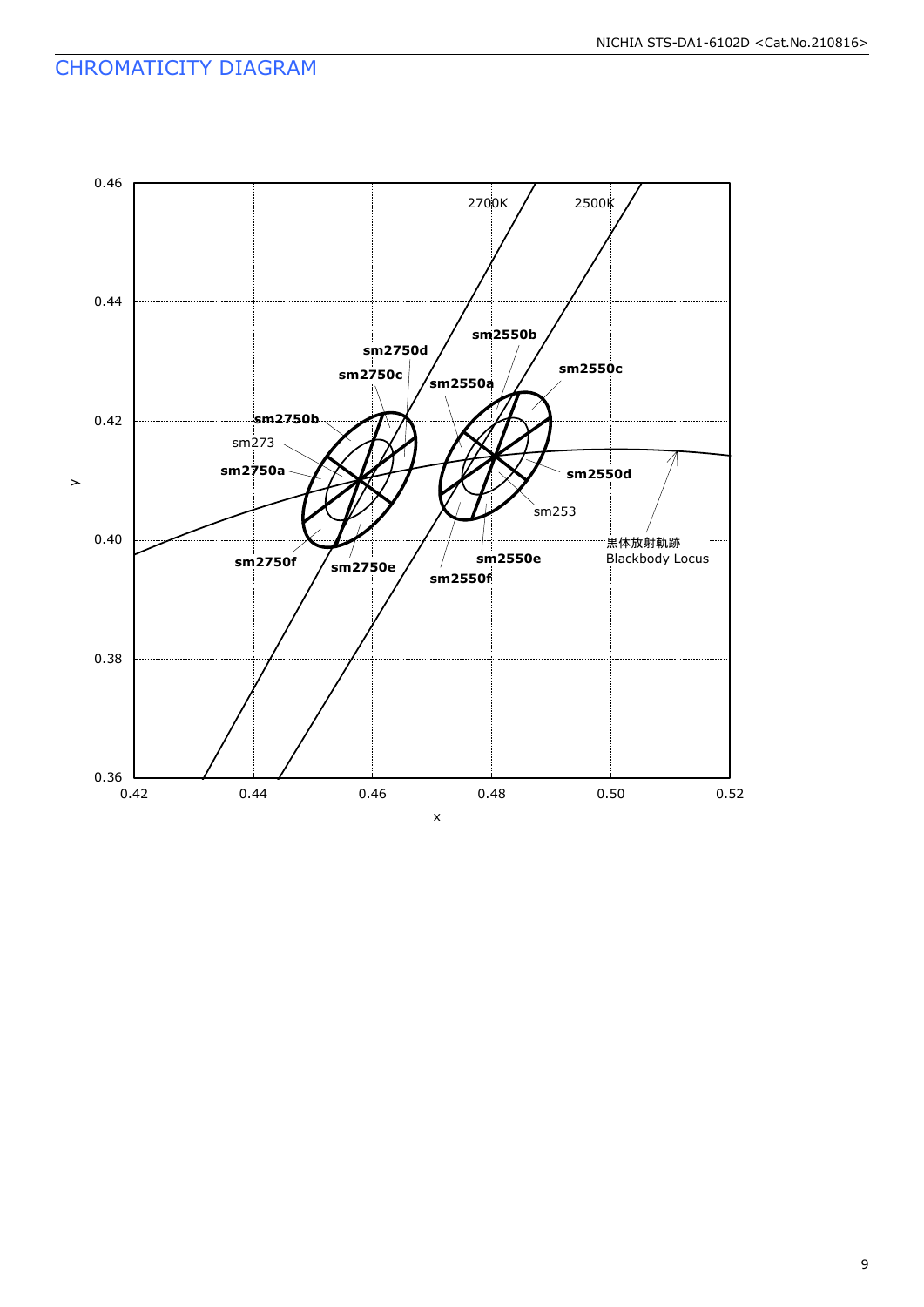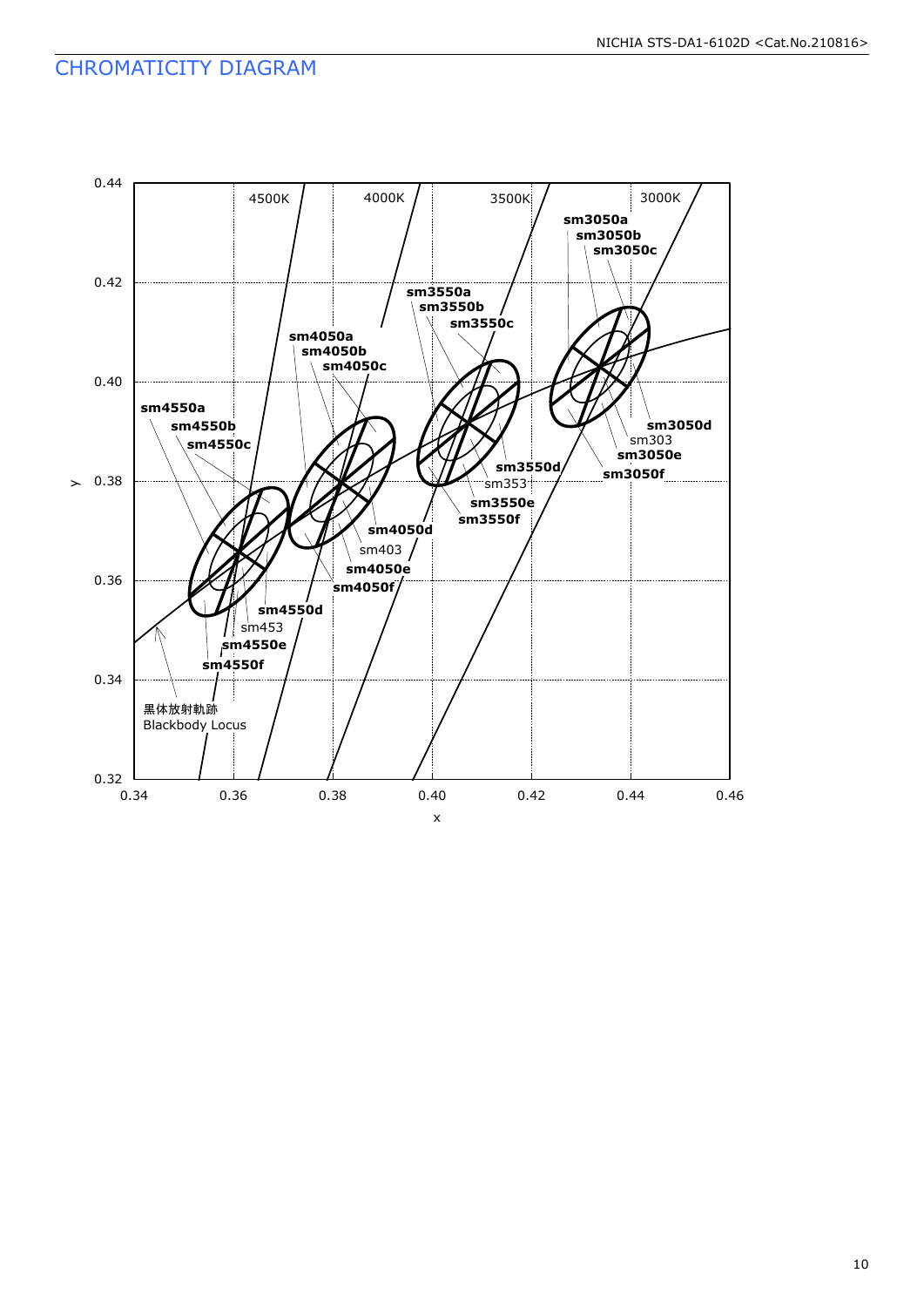## CHROMATICITY DIAGRAM

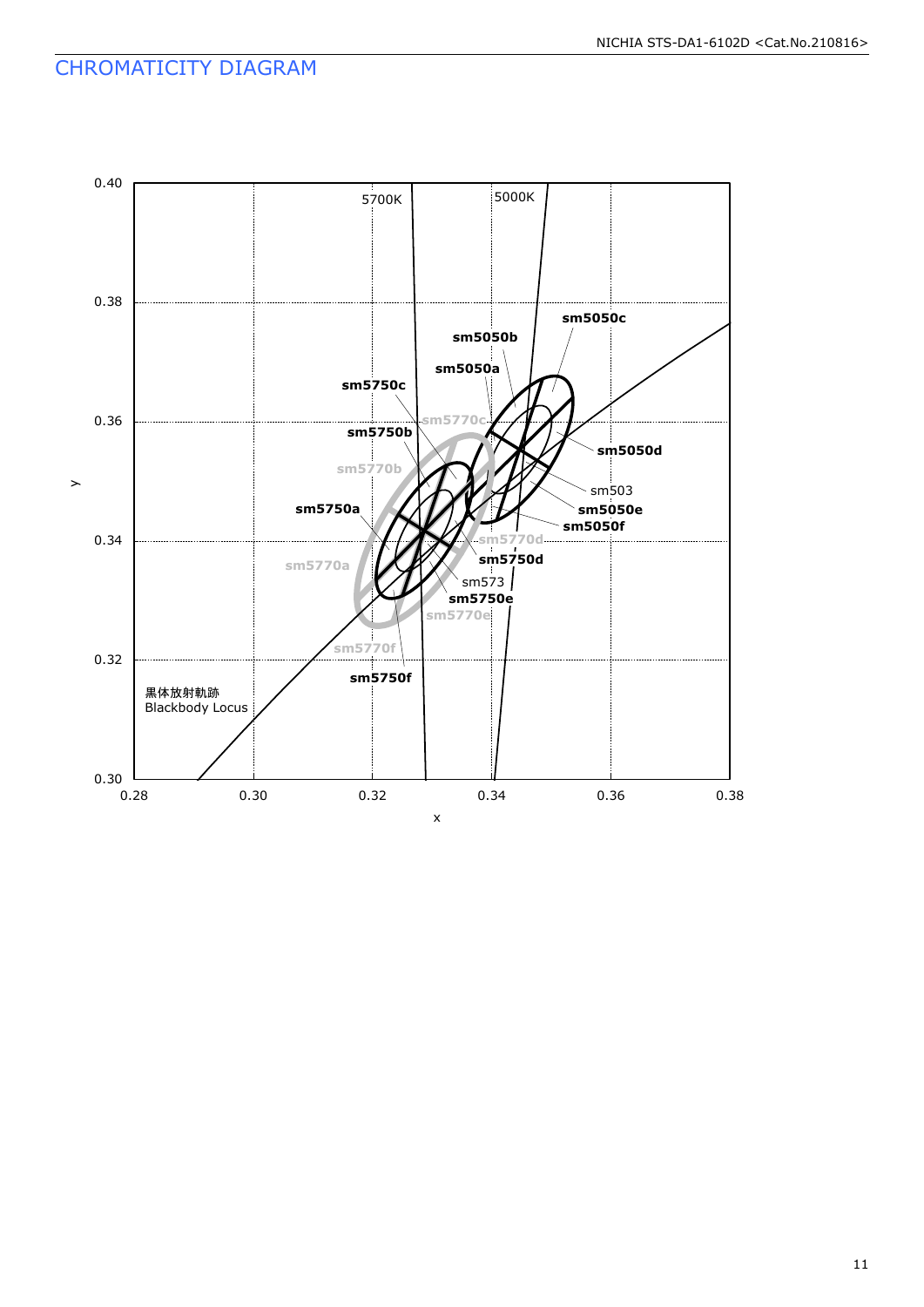## CHROMATICITY DIAGRAM

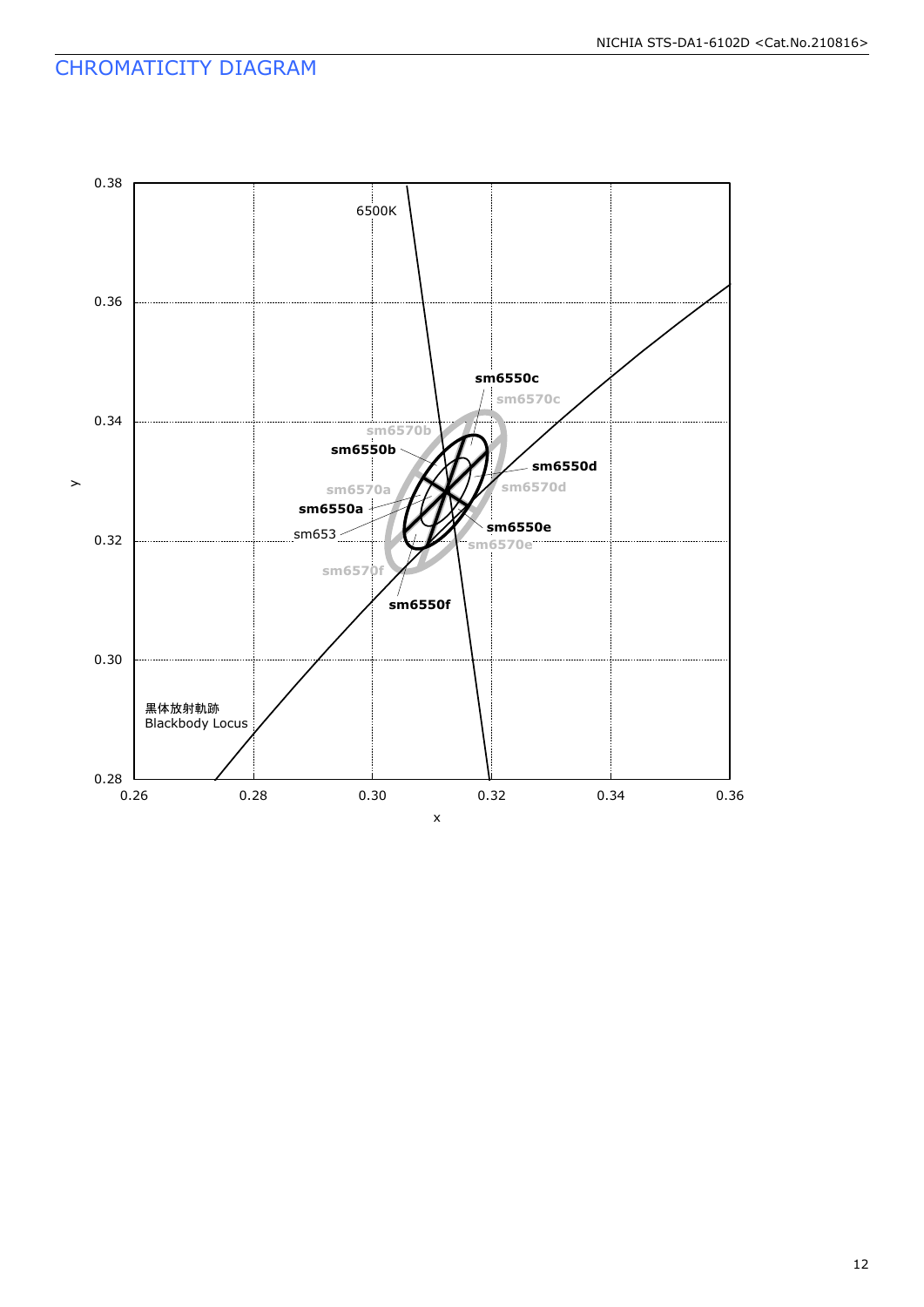#### OUTLINE DIMENSIONS

Part No. NVSW519A<br>No. STS-DA7-16974A<br>(単位 Unit: mm, 公差 Tolerance: ±0.2) No. STS-DA7-16974A











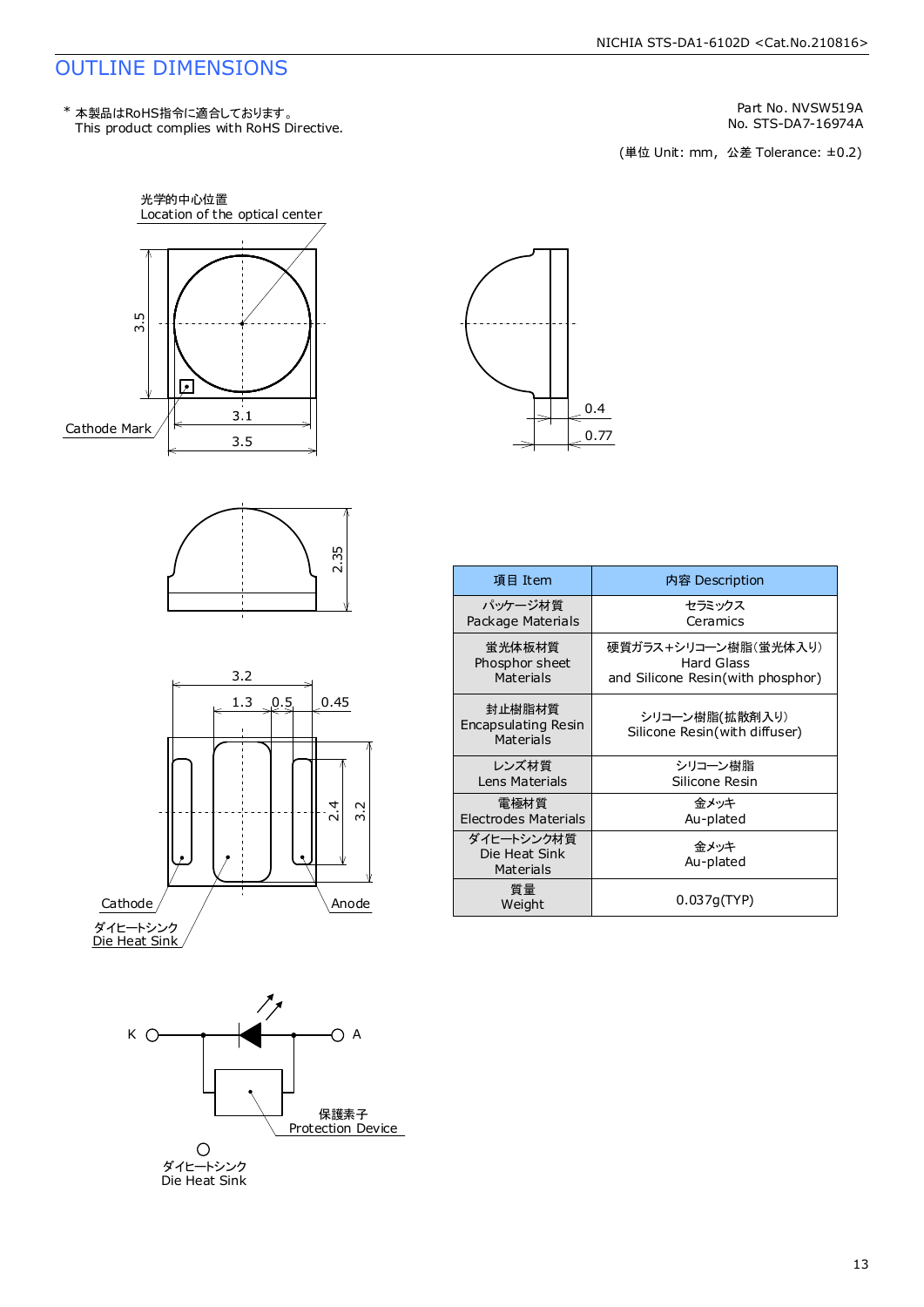## SOLDERING

• Recommended Reflow Soldering Condition(Lead-free Solder)



● Recommended Soldering Pad Pattern



- \* This LED is designed to be reflow soldered to a PCB. If dip soldered or hand soldered, Nichia will not guarantee its reliability.
- \* Reflow soldering must not be performed more than twice.
- \* When cooling the LEDs from the peak temperature a gradual cooling slope is recommended; do not cool the LEDs rapidly.
- \* During reflow soldering, the heat and atmosphere in the reflow oven may cause the optical characteristics to degrade. In particular, reflow soldering performed with an air atmosphere may have a greater negative effect on the optical characteristics than if a nitrogen atmosphere is used; Nichia recommends using a nitrogen reflow atmosphere.
- \* This LED uses a silicone resin for the lens and internal pre-coating resin; the silicone resin is soft. If pressure is applied to the lens, it may cause the lens to be damaged, chipped, and/or delaminated. If the resin is damaged, chipped, delaminated and/or deformed, it may cause the internal connection to fail causing a catastrophic failure (i.e. the LED not to illuminate) and/or reliability issues (e.g. the LED to corrode and/or to become dimmer, the color/directivity to change, etc.). Ensure that pressure is not applied to the lens.

 If an automatic pick and place machine is used for the LEDs, use a pick up nozzle that does not affect the lens. Recommended conditions:

- Using a nozzle specifically designed for the LEDs is recommended (See the nozzle drawing below).
- \* Ensure that the nozzle does not come in contact with the lens when it picks up an LED.
- If this occurs, it may cause internal disconnection causing the LED not to illuminate.





(単位 Unit: mm)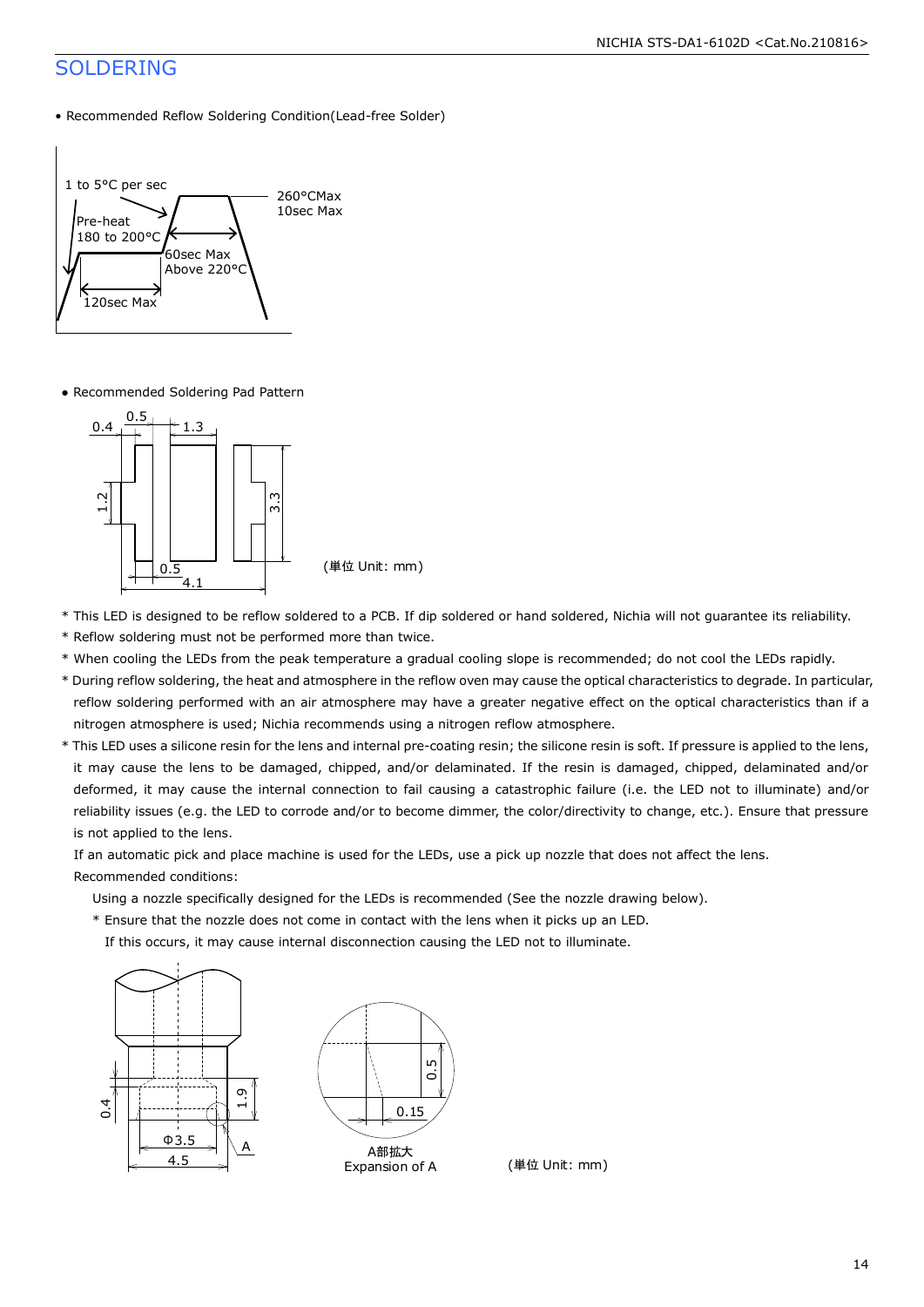- \* Once the LEDs have been soldered to a PCB, it should not be repaired/reworked. If it must be done, using a hot plate is strongly recommended. Sufficient verification should be performed prior to use to ensure that the repair/rework does not cause the LED characteristics to deteriorate.
- \* The Die Heat Sink should be soldered to customer PCB. If it is difficult or impossible, use high heat-dissipating adhesive.
- \* When soldering, do not apply stress to the LED while the LED is hot.
- \* The soldering pad pattern above is a general recommendation for LEDs to be mounted without issues; if a high degree of precision is required for the chosen application (i.e. high-density mounting), ensure that the soldering pad pattern is optimized.
- \* When flux is used, it should be a halogen free flux. Ensure that the manufacturing process is not designed in a manner where the flux will come in contact with the LEDs.
- \* Ensure that there are no issues with the type and amount of solder that is being used.
- \* This LED has all the electrodes on the backside; solder connections will not be able to be seen nor confirmed by a normal visual inspection. Ensure that sufficient verification is performed on the soldering conditions prior to use to ensure that there are no issues.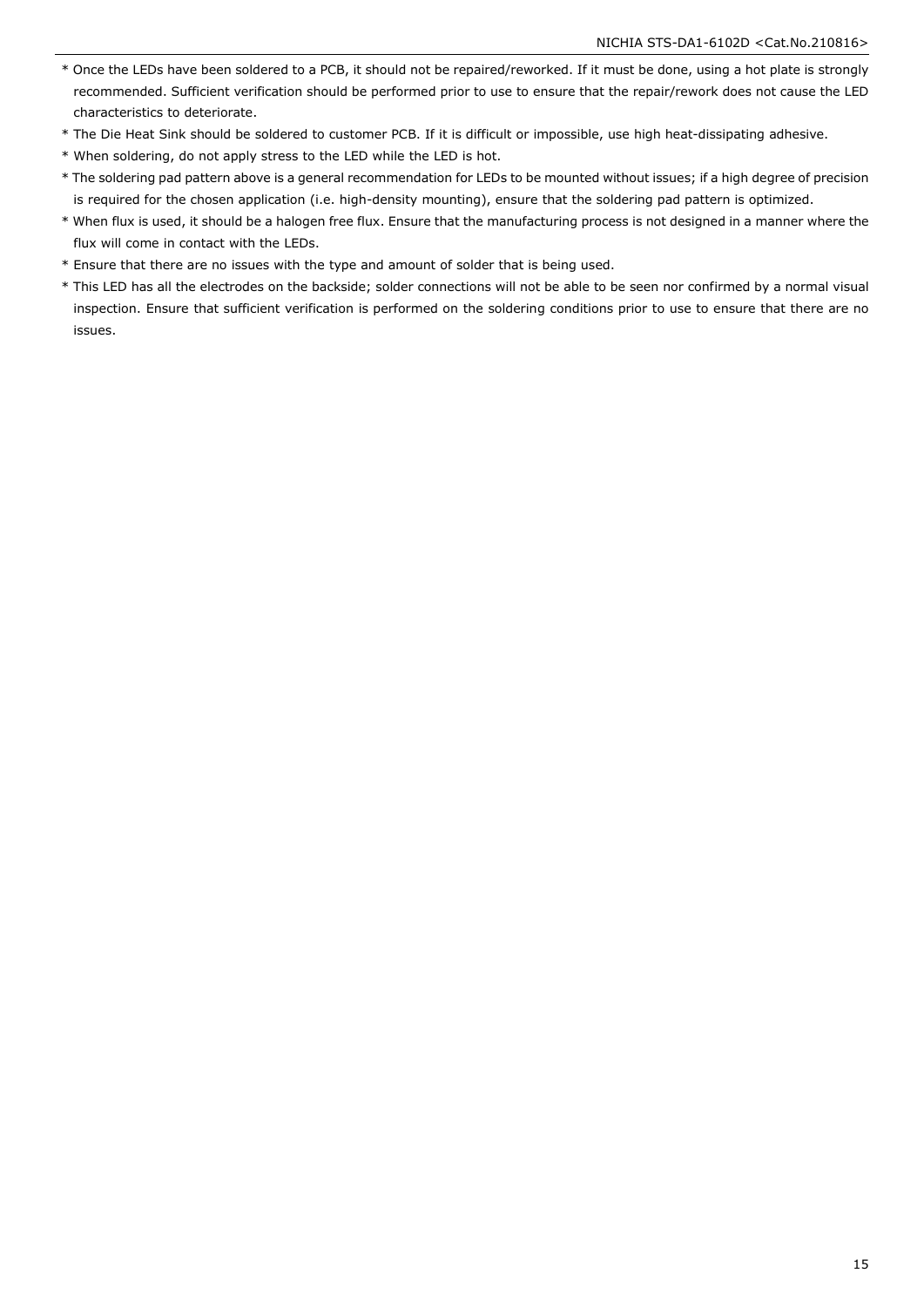#### TAPE AND REEL DIMENSIONS

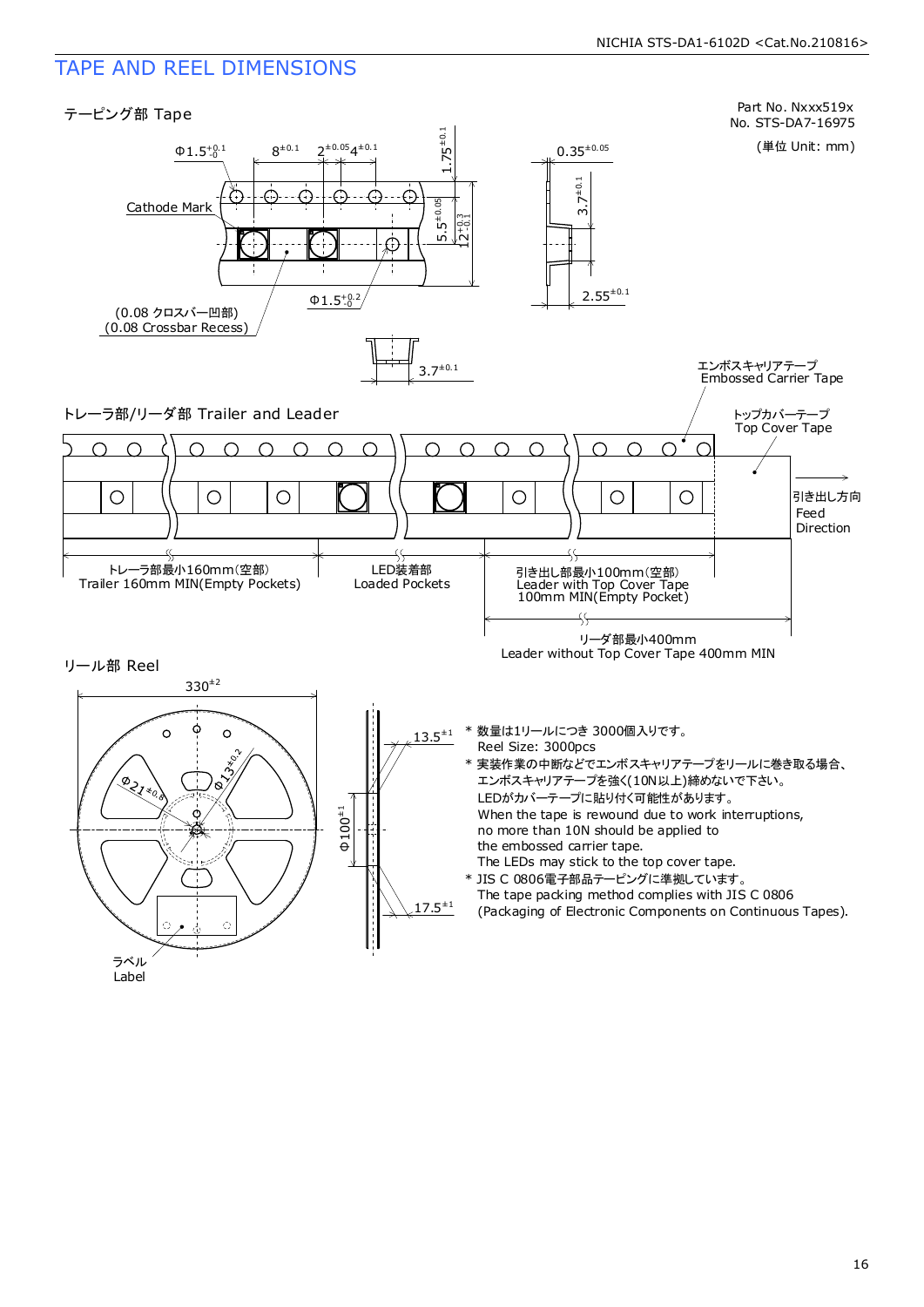## PACKAGING - TAPE & REEL

Reels are shipped with desiccants in heat-sealed moisture-proof bags. シリカゲルとともにリールをアルミ防湿袋に入れ、熱シールにより封をします。

No. STS-DA7-4989C Part No. Nxxxxxxx



Moisture-proof bags are packed in cardboard boxes with corrugated partitions. アルミ防湿袋を並べて入れ、ダンボールで仕切ります。



| Label ラベル                                                       |
|-----------------------------------------------------------------|
| <b>MNICHIA</b>                                                  |
| <b>Nus XXXX LED</b>                                             |
| PART NO.: NXXXXXXX<br>*******                                   |
| RANK:<br>RR R<br>OTY.:<br>PCS<br><b>RoHS</b>                    |
| NICHIA CORPORATION<br>491 OKA, KAMINAKA, ANAN, TOKUSHIMA, JAPAN |

- 客先型名が設定されていない場合は空白です。 客先型名を\*\*\*\*\*\*\*で示します。 If not provided, it will not be indicated on the label. \*\*\*\*\*\*\* is the customer part number.
- For details, see "LOT NUMBERING CODE" in this document. ロット表記方法についてはロット番号の項を<br>参照して下さい。
- The label does not have the RANK field for un-ranked products. ランク分けがない場合はランク表記はありません。 \*
- Products shipped on tape and reel are packed in a moisture-proof bag. They are shipped in cardboard boxes to protect them from external forces during transportation. 本製品はテーピングしたのち、輸送の衝撃から保護するためダンボールで梱包します。 \*
- Do not drop or expose the box to external forces as it may damage the products. 取り扱いに際して、落下させたり、強い衝撃を与えたりしますと、製品を損傷させる原因になりますので注意して下さい。 \*
- Do not expose to water. The box is not water-resistant. ダンボールには防水加工がされておりませんので、梱包箱が水に濡れないよう注意して下さい。 \*
- \* Using the original package material or equivalent in transit is recommended. 輸送、運搬に際して弊社よりの梱包状態あるいは同等の梱包を行って下さい。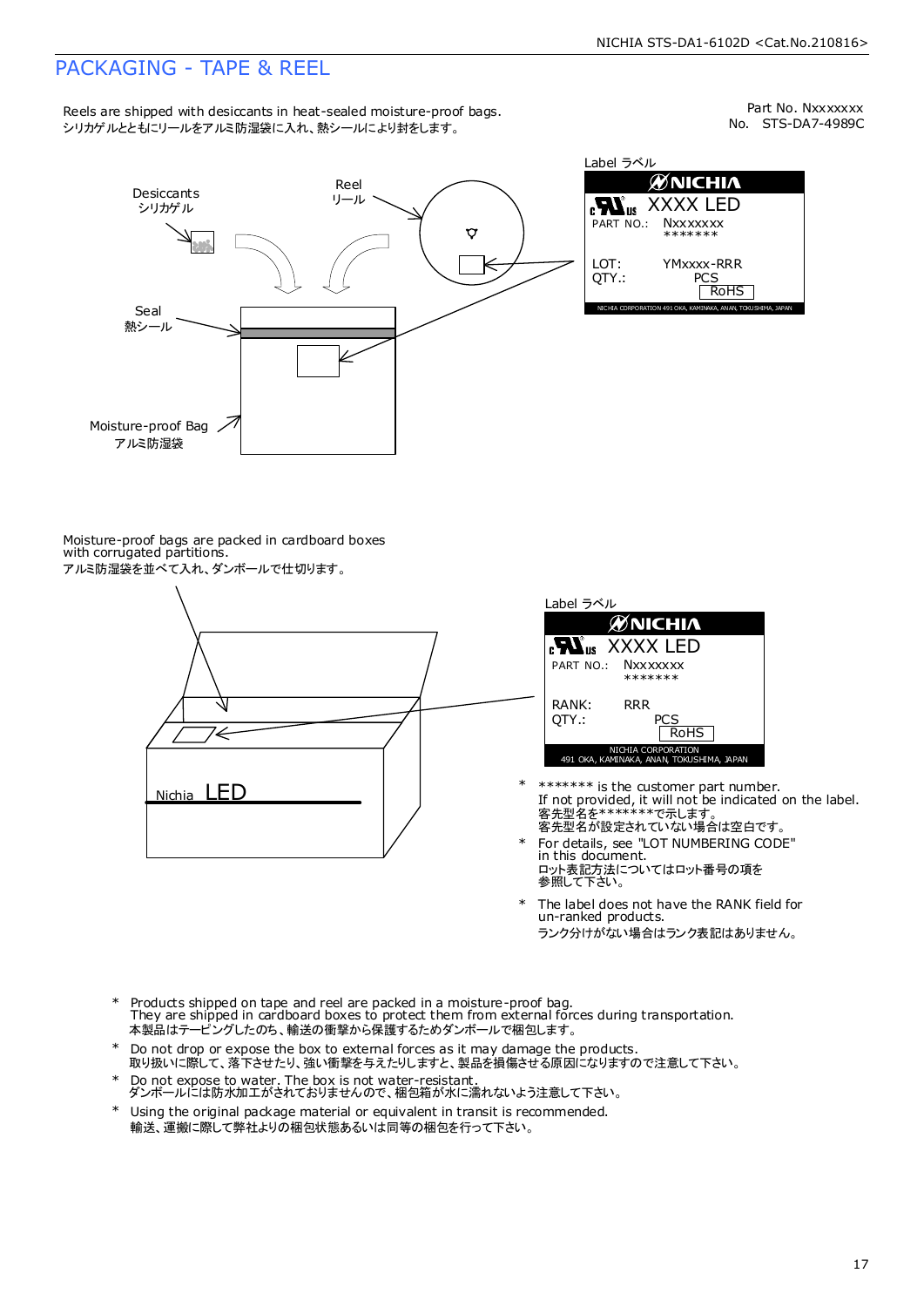## LOT NUMBERING CODE

Lot Number is presented by using the following alphanumeric code.

- YMxxxx RRR
- Y Year

| Year |   |
|------|---|
| 2020 | ĸ |
| 2021 |   |
| 2022 | М |
| 2023 | Ν |
| 2024 | O |
| 2025 |   |

#### M - Month

| Month | м | Month | м |
|-------|---|-------|---|
|       |   |       |   |
| 2     | 2 | 8     |   |
| 3     |   | 9     |   |
|       |   | 10    | A |
| 5     | 5 | 11    | Р |
|       |   | 12    |   |

xxxx-Nichia's Product Number

RRR-Ranking by Color Coordinates, Ranking by Luminous Flux, Ranking by Forward Voltage, Ranking by Color Rendering Index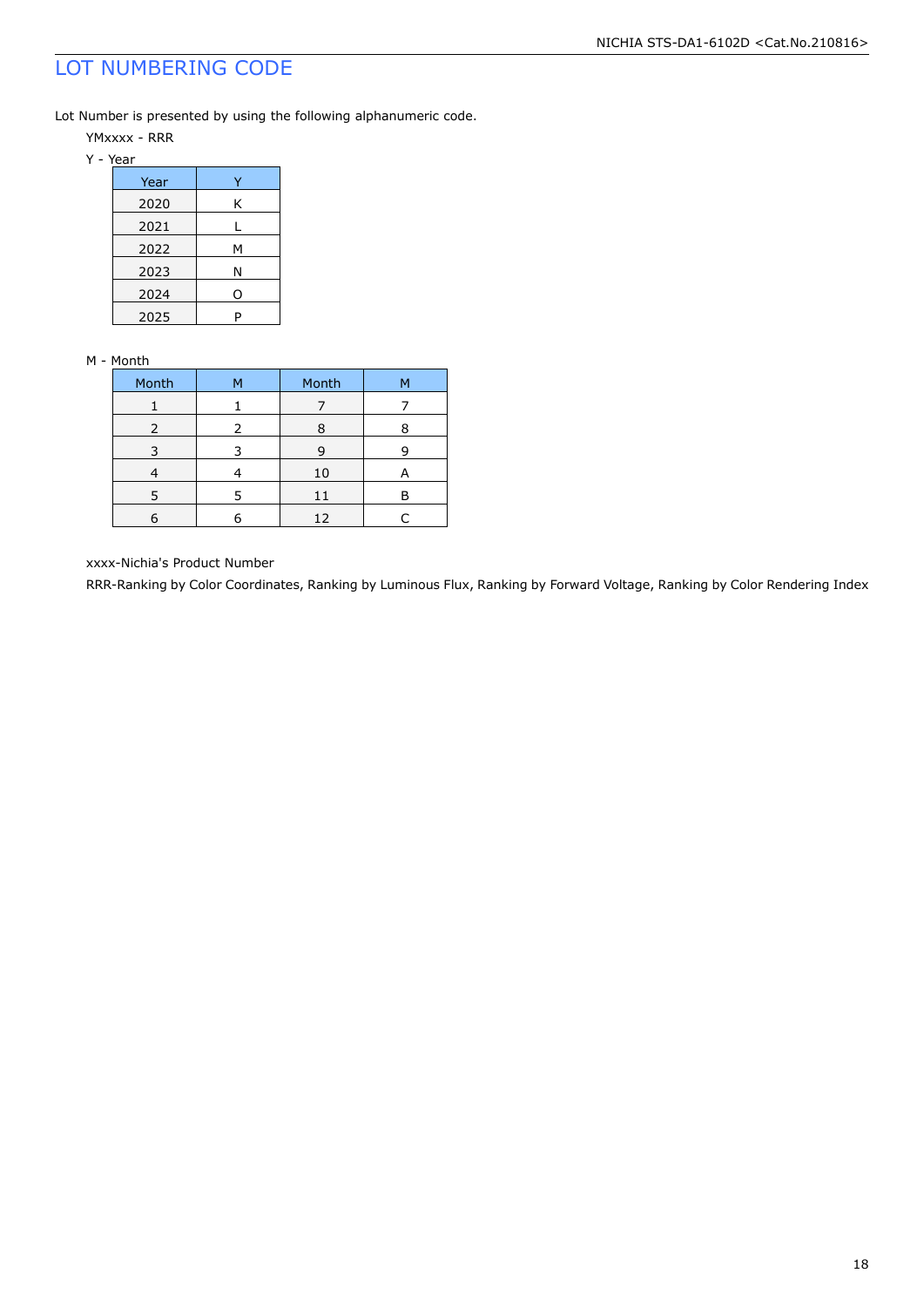#### DERATING CHARACTERISTICS

Part No. NVSW519A No. STS-DA7-16976C



#### **Duty Ratio vs Allowable Forward Current** デューティー比**-**許容順電流特性



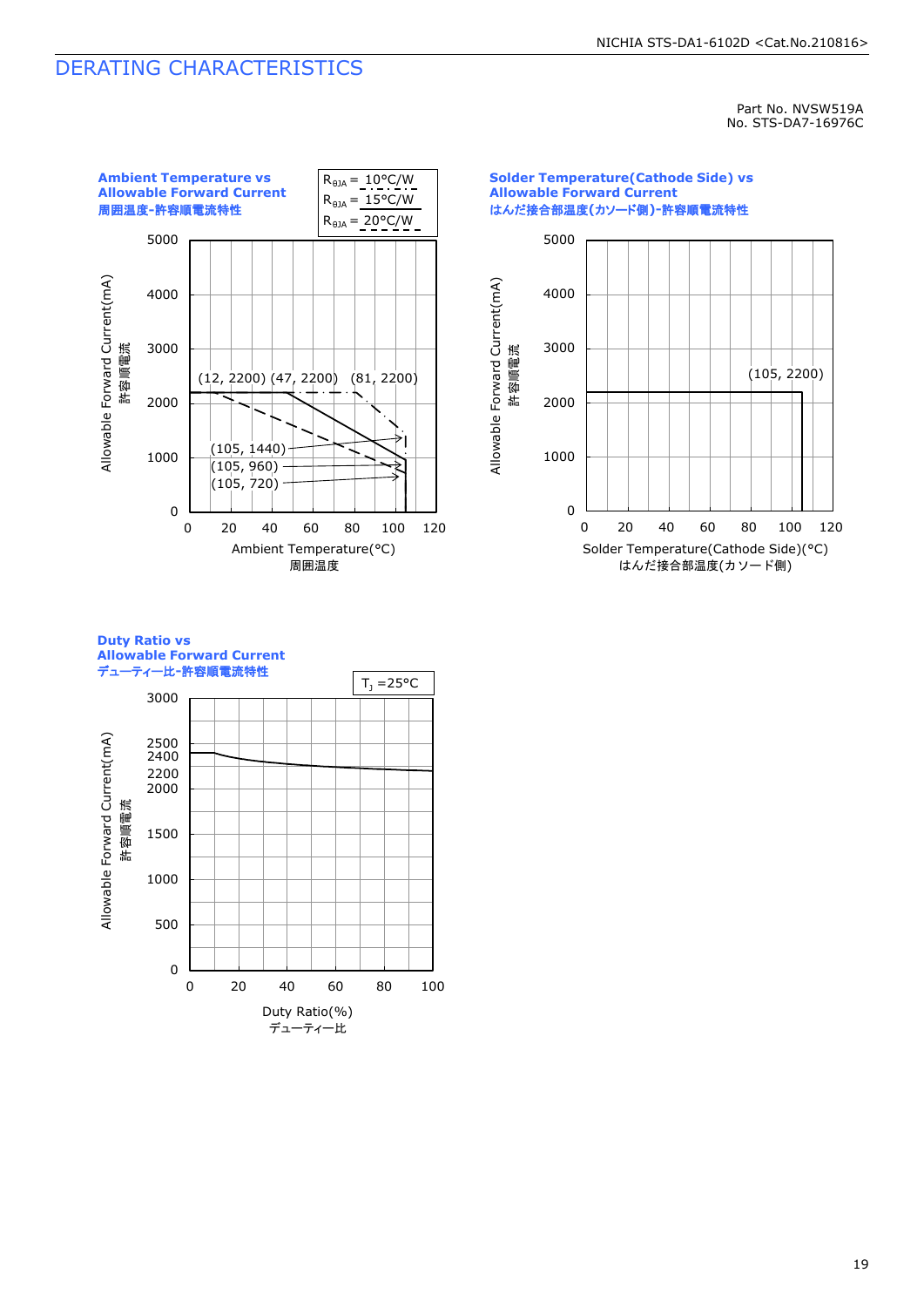\* All characteristics shown are for reference only and are not guaranteed. 本特性は参考です。

Part No. NVSW519A No. STS-DA7-17150

\* The following graphs show the characteristics measured in pulse mode. パルス駆動により測定しています。





\* The graphs above show the characteristics for R70 LEDs of this product. 本特性は演色性ランクR70に対応しています。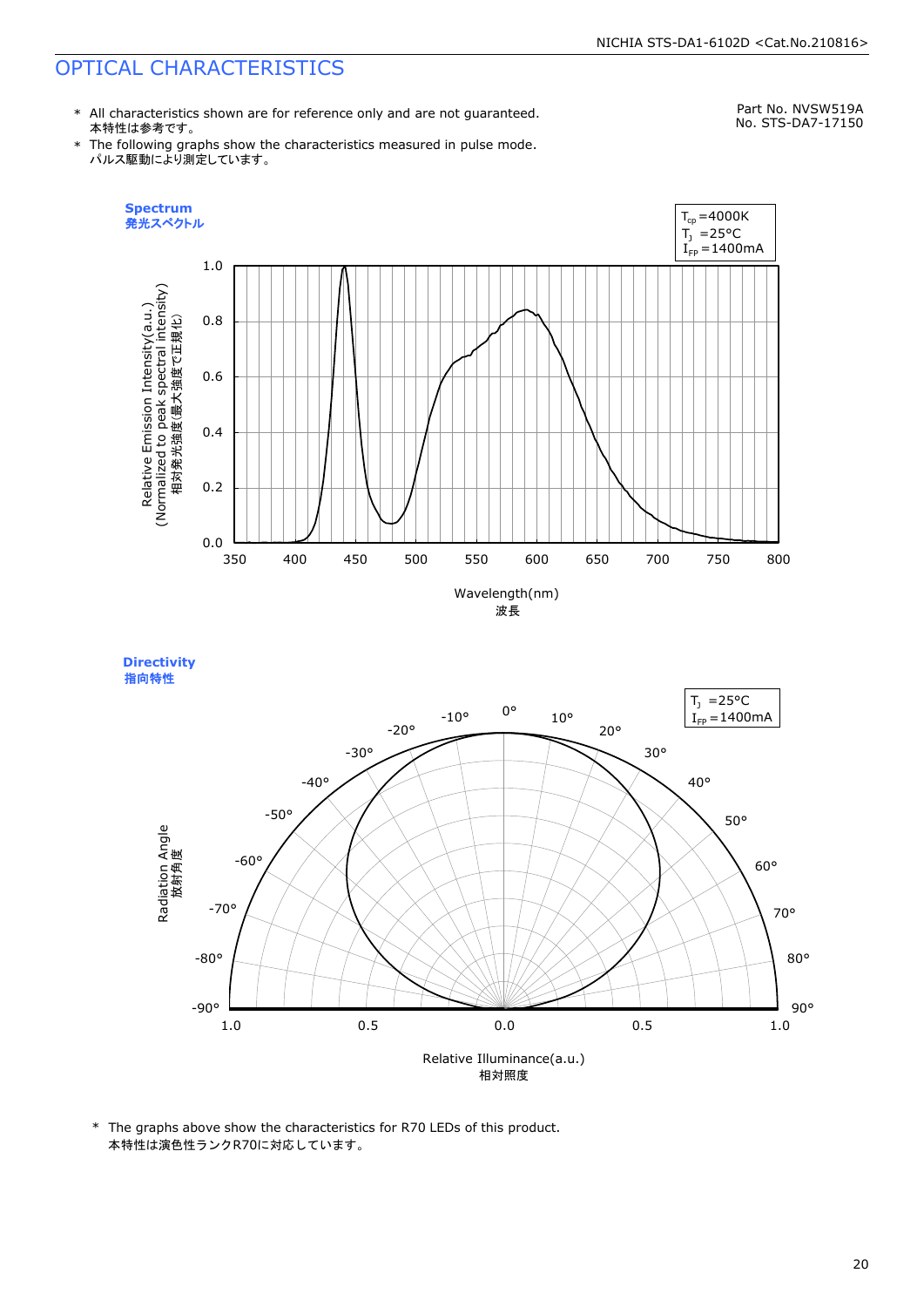\* All characteristics shown are for reference only and are not guaranteed. 本特性は参考です。

Part No. NVSW519A No. STS-DA7-17151

\* The following graphs show the characteristics measured in pulse mode. パルス駆動により測定しています。





\* The graphs above show the characteristics for R8000 LEDs of this product. 本特性は演色性ランクR8000に対応しています。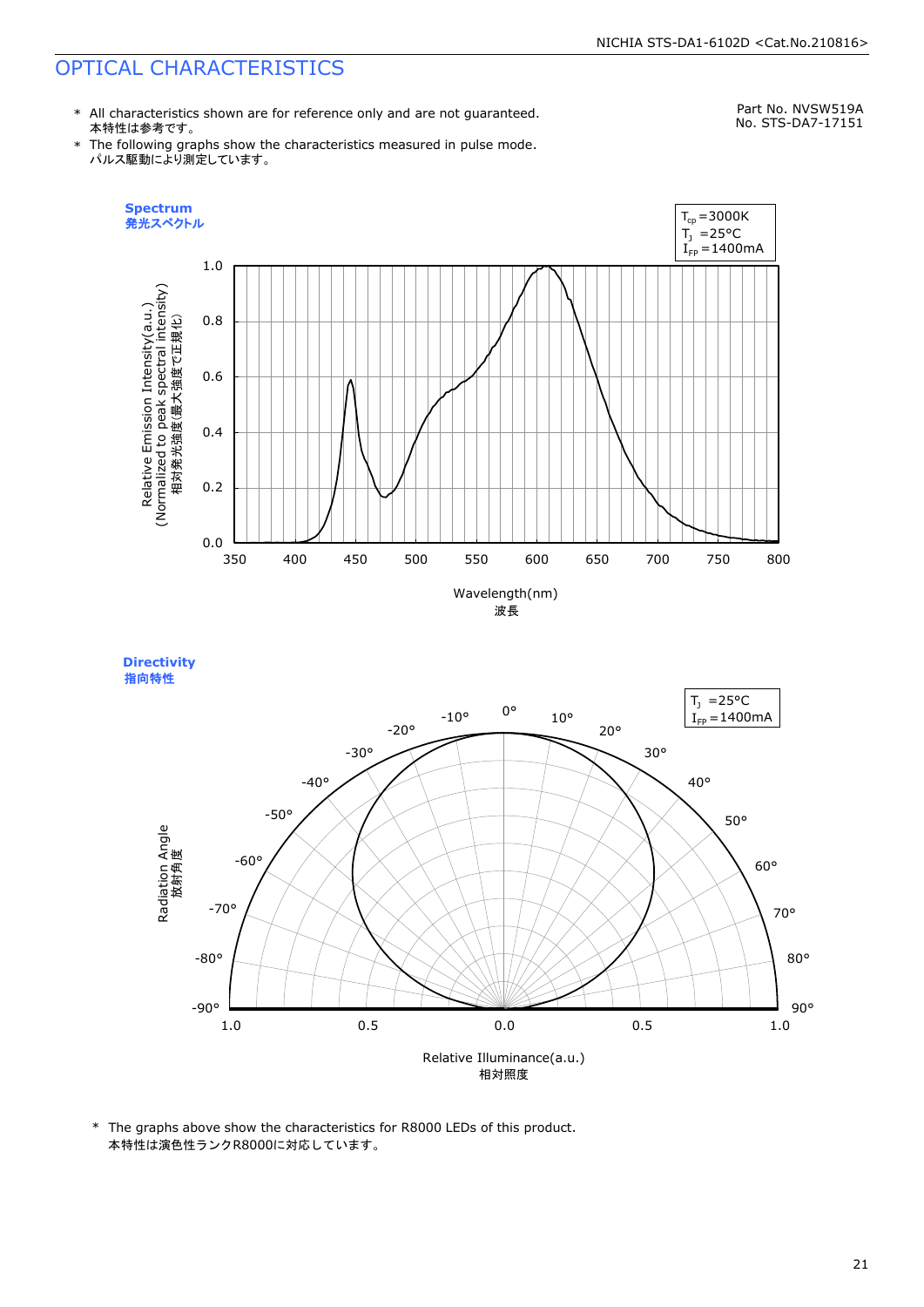\* All characteristics shown are for reference only and are not guaranteed. 本特性は参考です。

Part No. NVSW519A No. STS-DA7-18129

\* The following graphs show the characteristics measured in pulse mode. パルス駆動により測定しています。





\* The graphs above show the characteristics for R9080 LEDs of this product. 本特性は演色性ランクR9080に対応しています。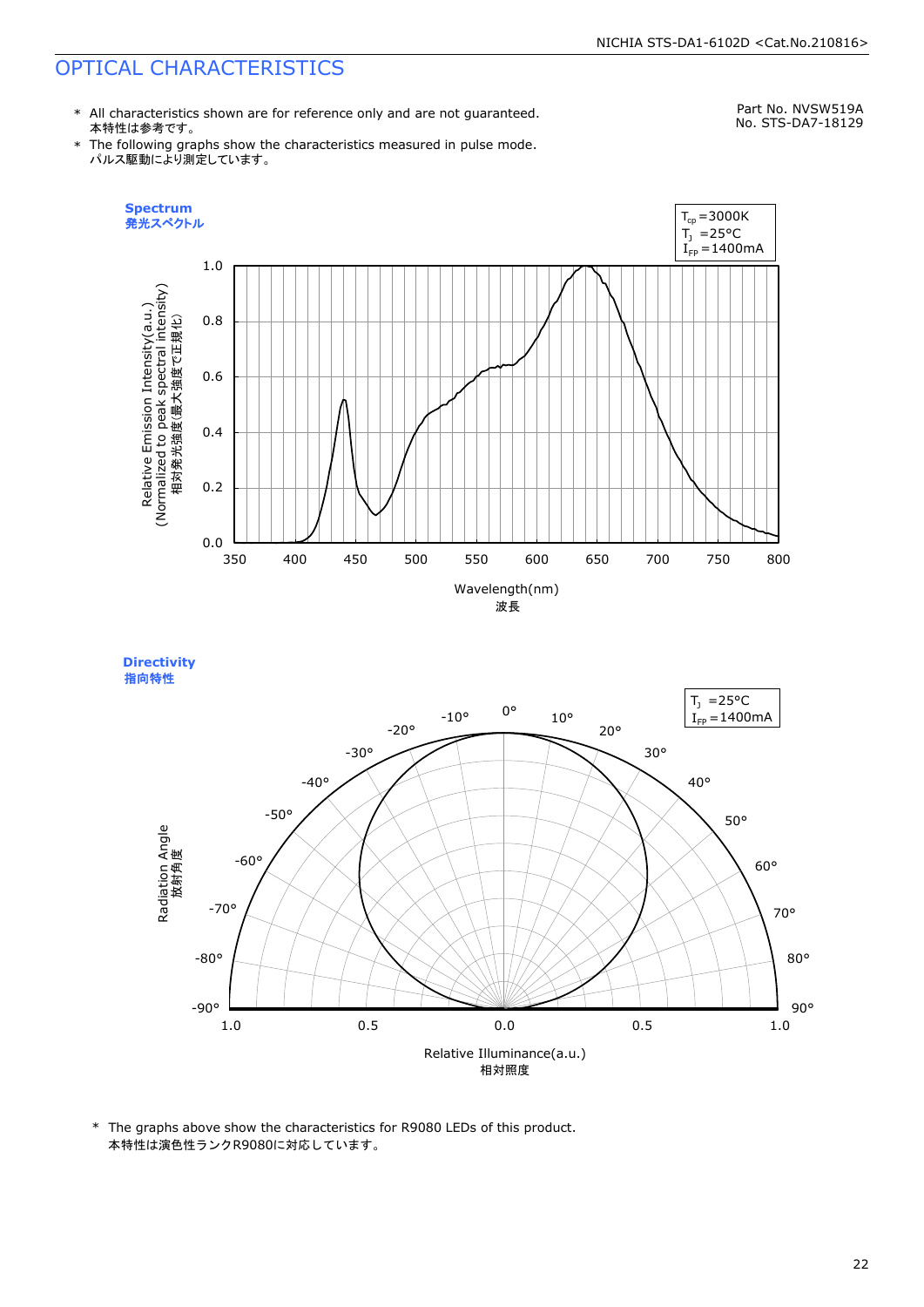\* All characteristics shown are for reference only and are not guaranteed. 本特性は参考です。

Part No. NVSW519A No. STS-DA7-17152

\* The following graphs show the characteristics measured in pulse mode. パルス駆動により測定しています。





\* The graphs above show the characteristics for R70 LEDs of this product. 本特性は演色性ランクR70に対応しています。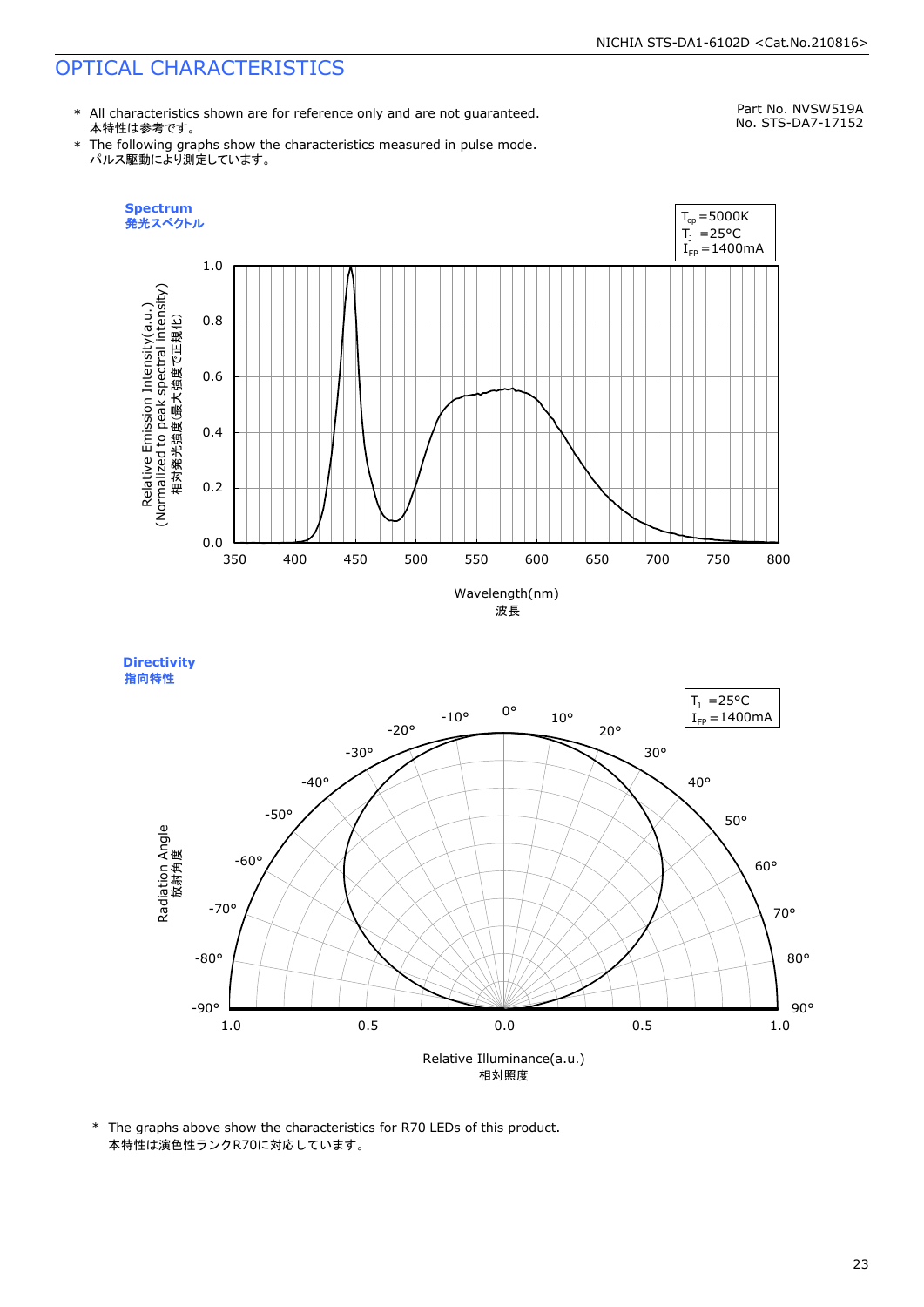\* All characteristics shown are for reference only and are not guaranteed. 本特性は参考です。

Part No. NVSW519A No. STS-DA7-16977A

\* The following graphs show the characteristics measured in pulse mode. パルス駆動により測定しています。





\* The graphs above show the characteristics for R8000 LEDs of this product. 本特性は演色性ランクR8000に対応しています。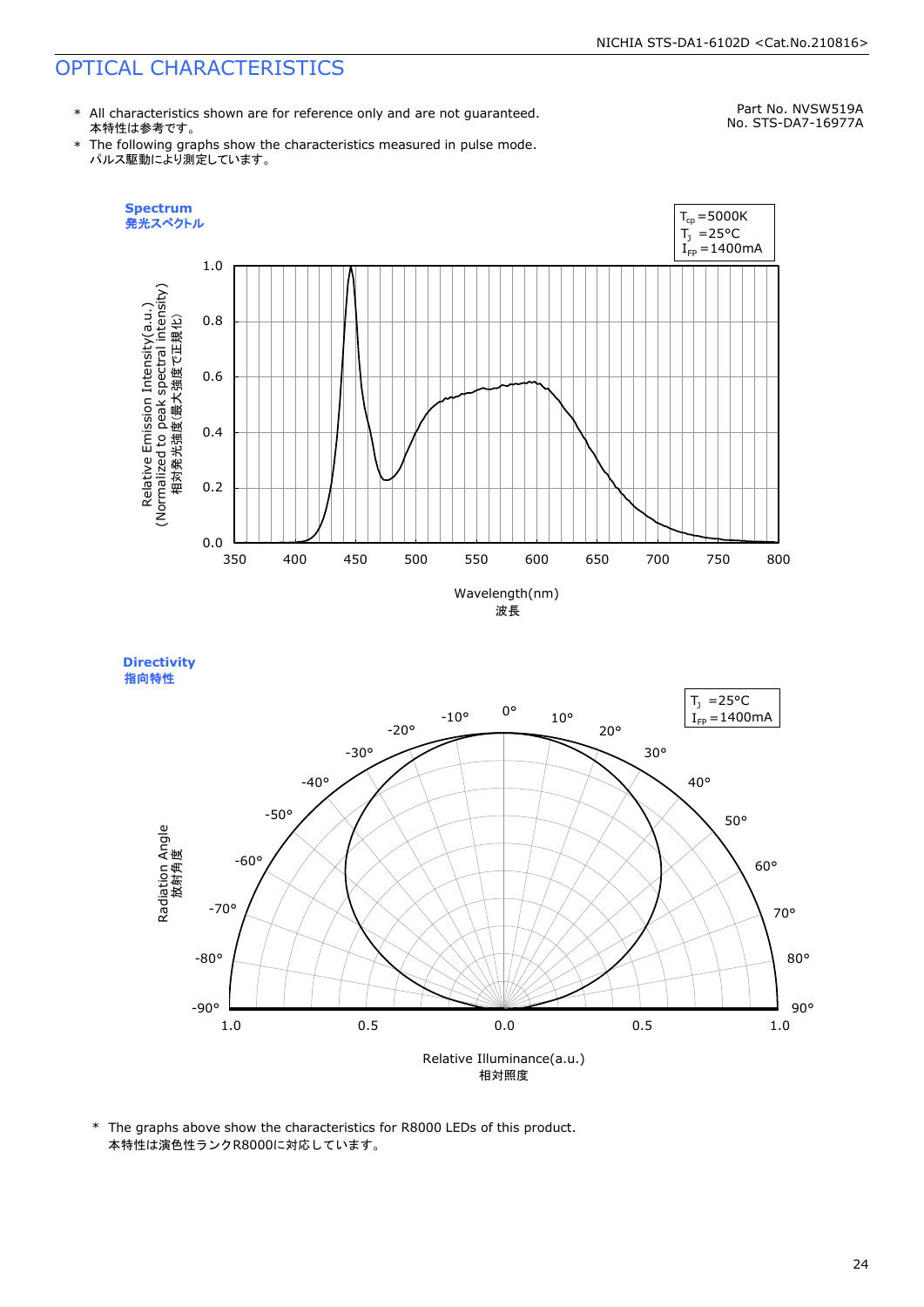**Directivity** 

\* All characteristics shown are for reference only and are not guaranteed. 本特性は参考です。

Part No. NVSW519A No. STS-DA7-18130

\* The following graphs show the characteristics measured in pulse mode. パルス駆動により測定しています。



Relative Illuminance(a.u.) 相対照度 90° 80° 70° 60° 50° 40° 30° 20° 10° 0° -10° -20° -30°  $-40^\circ$ -50° -60° -70° -80° -90° 指向特性Radiation Angle 放射角度 1.0 0.5 0.0 0.5 1.0  $I_{\text{FP}} = 1400 \text{mA}$  $T_1$  =25°C

\* The graphs above show the characteristics for R9080 LEDs of this product. 本特性は演色性ランクR9080に対応しています。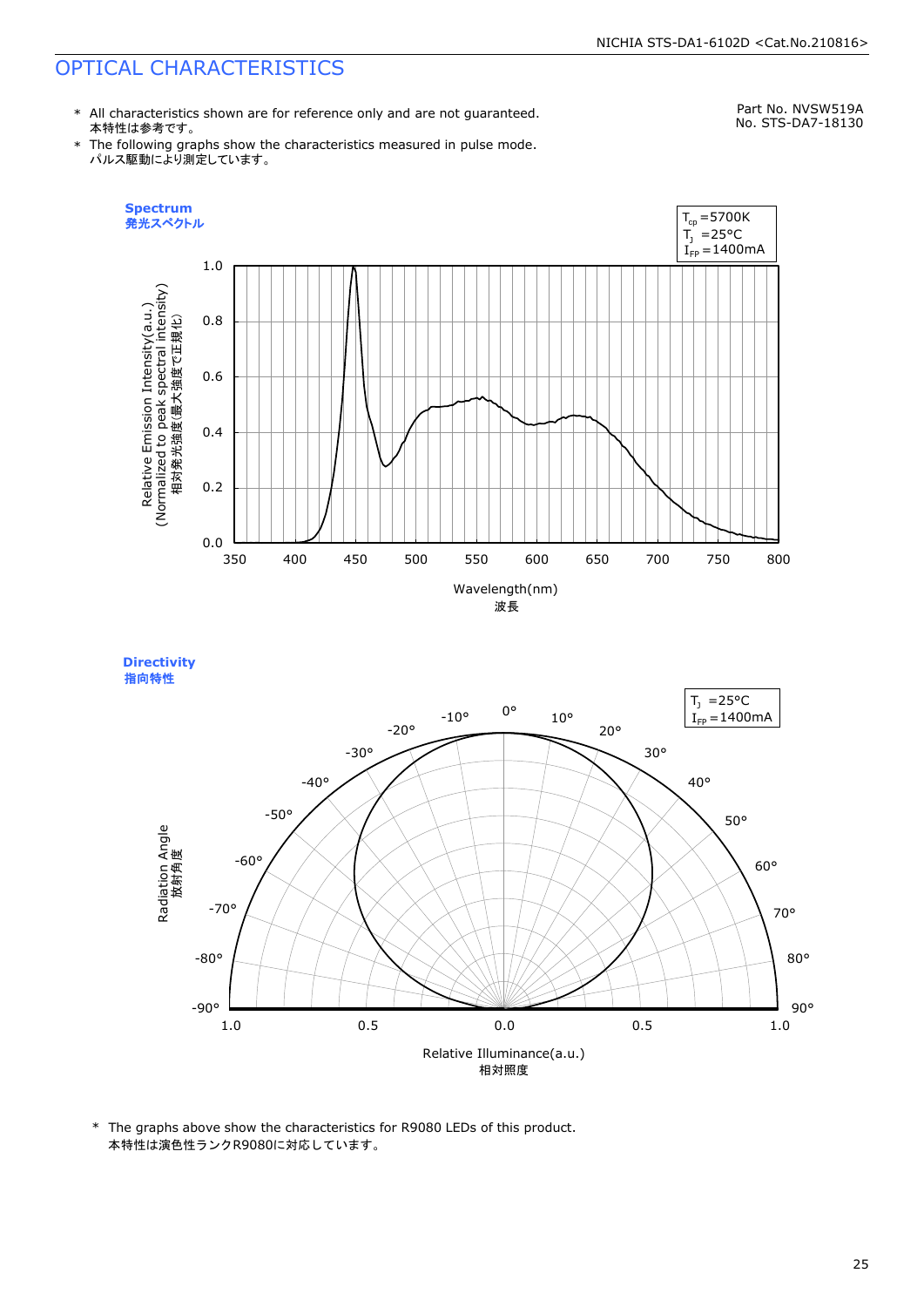\* All characteristics shown are for reference only and are not guaranteed. 本特性は参考です。

Part No. NVSW519A No. STS-DA7-17192A

The following graphs show the characteristics measured in pulse mode. パルス駆動により測定しています。







本特性は色温度2500K~4500K、演色性ランクR70に対応しています。 \* The graphs above show the characteristics for 2500K~4500K, R70 LEDs of this product.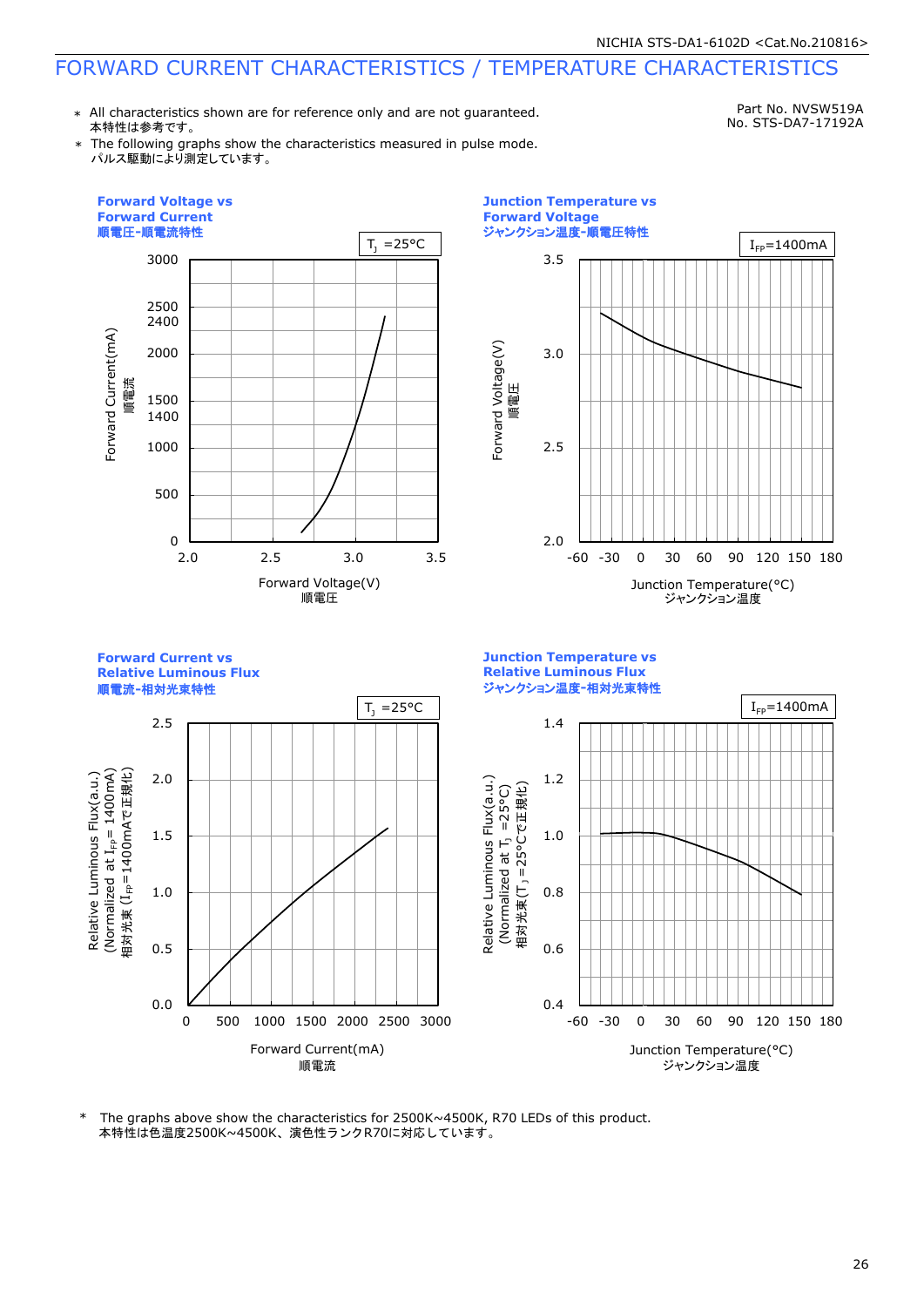\* All characteristics shown are for reference only and are not guaranteed. 本特性は参考です。

Part No. NVSW519A No. STS-DA7-17193A

The following graphs show the characteristics measured in pulse mode. パルス駆動により測定しています。





**Forward Current vs Junction Temperature vs Relative Luminous Flux Relative Luminous Flux** 順電流**-**相対光束特性 ジャンクション温度**-**相対光束特性  $T_1 = 25^{\circ}C$   $I_{\text{Fp}} = 1400 \text{mA}$ 2.5 1.4 (Normalized at I<sub>FP</sub>= 1400mA)<br>相対光束 (I<sub>FP</sub>=1400mAで正規化) Relative Luminous Flux(a.u.) (Normalized  $1_{\text{lp}}=1400$ mA) 相対光束 (I<sub>FP</sub>=1400mAで正規化) Relative Luminous Flux(a.u.) 2.0 1.2 Relative Luminous Flux(a.u.) 相対光束(T」=25°Cで正規化) (Normalized at  $T_1 = 25^{\circ}$ C) 1.5 1.0 m i 1.0 0.8 0.5 0.6 0.0 0.4 0 500 1000 1500 2000 2500 3000 -60 -30 0 30 60 90 120 150 180 Forward Current(mA) Junction Temperature(°C) 順電流 ジャンクション温度

本特性は色温度2700K~4500K、演色性ランクR8000に対応しています。 \* The graphs above show the characteristics for 2700K~4500K, R8000 LEDs of this product.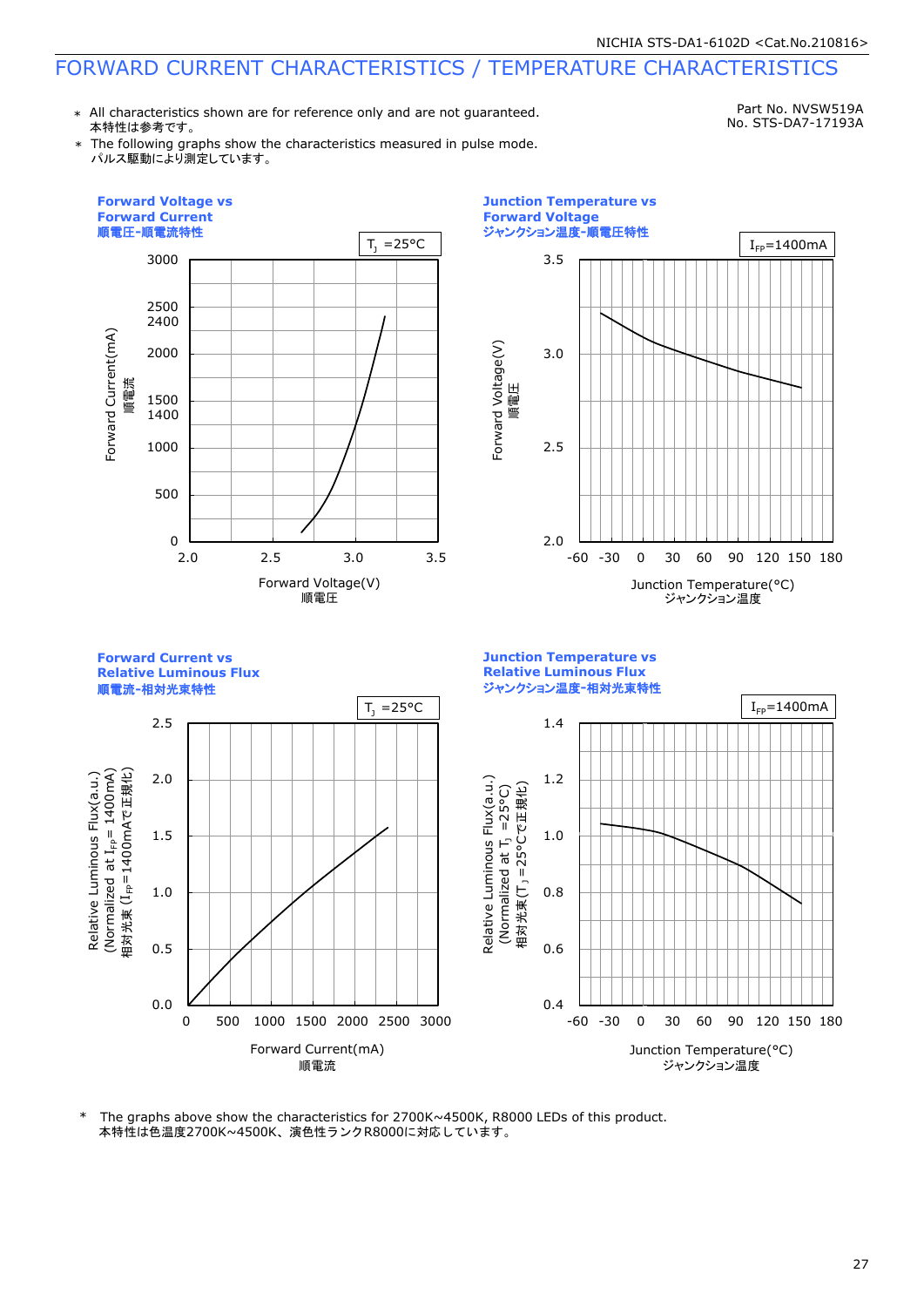\* All characteristics shown are for reference only and are not guaranteed. 本特性は参考です。

Part No. NVSW519A No. STS-DA7-18131

The following graphs show the characteristics measured in pulse mode. パルス駆動により測定しています。



The graphs above show the characteristics for  $2700K \sim 4500K$ , R9080 LEDs of this product. 本特性は色温度2700K~4500K、演色性ランクR9080に対応しています。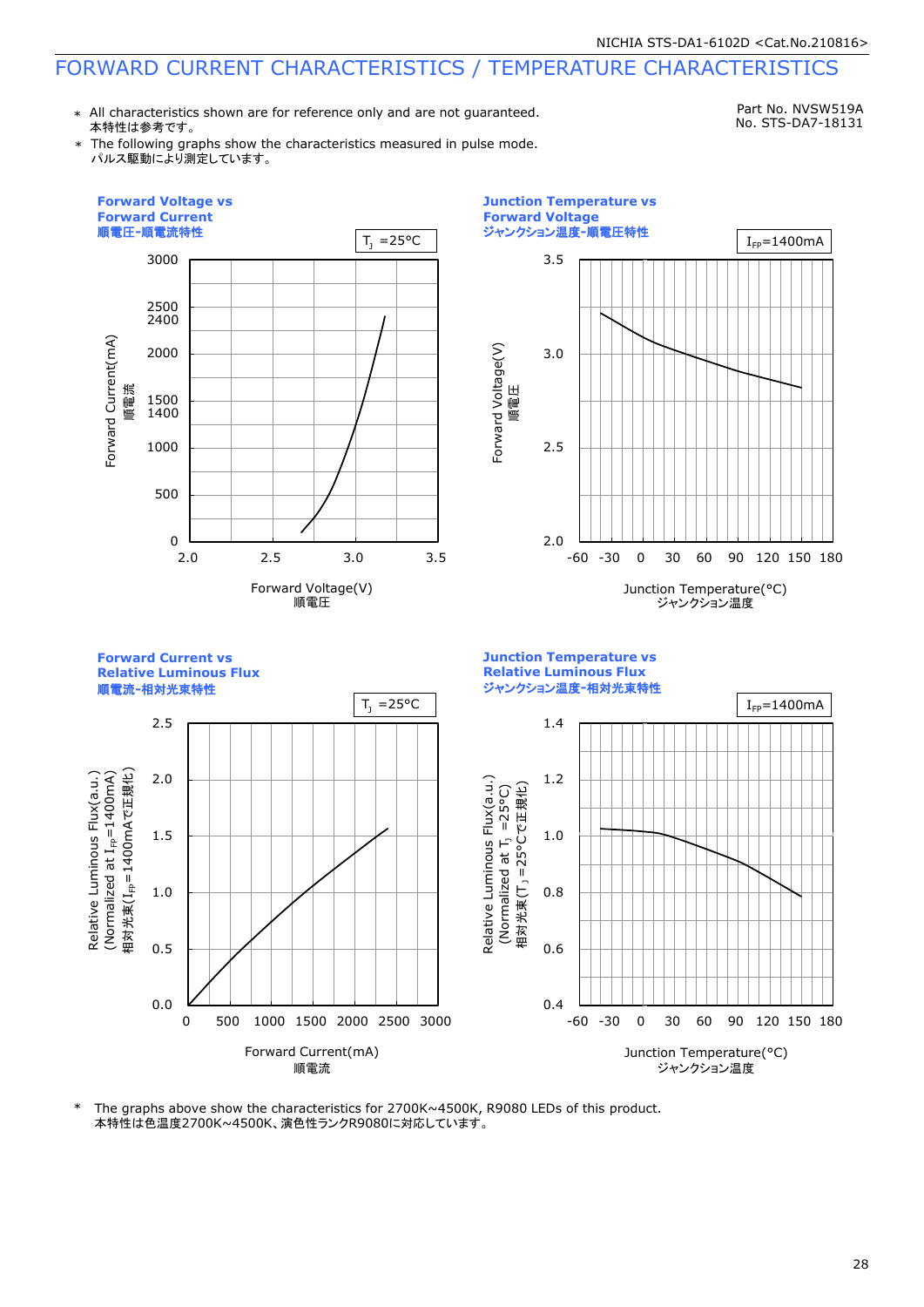\* All characteristics shown are for reference only and are not guaranteed. 本特性は参考です。

Part No. NVSW519A No. STS-DA7-17194A

The following graphs show the characteristics measured in pulse mode. パルス駆動により測定しています。







本特性は色温度5000K~6500K、演色性ランクR70に対応しています。 \* The graphs above show the characteristics for 5000K~6500K, R70 LEDs of this product.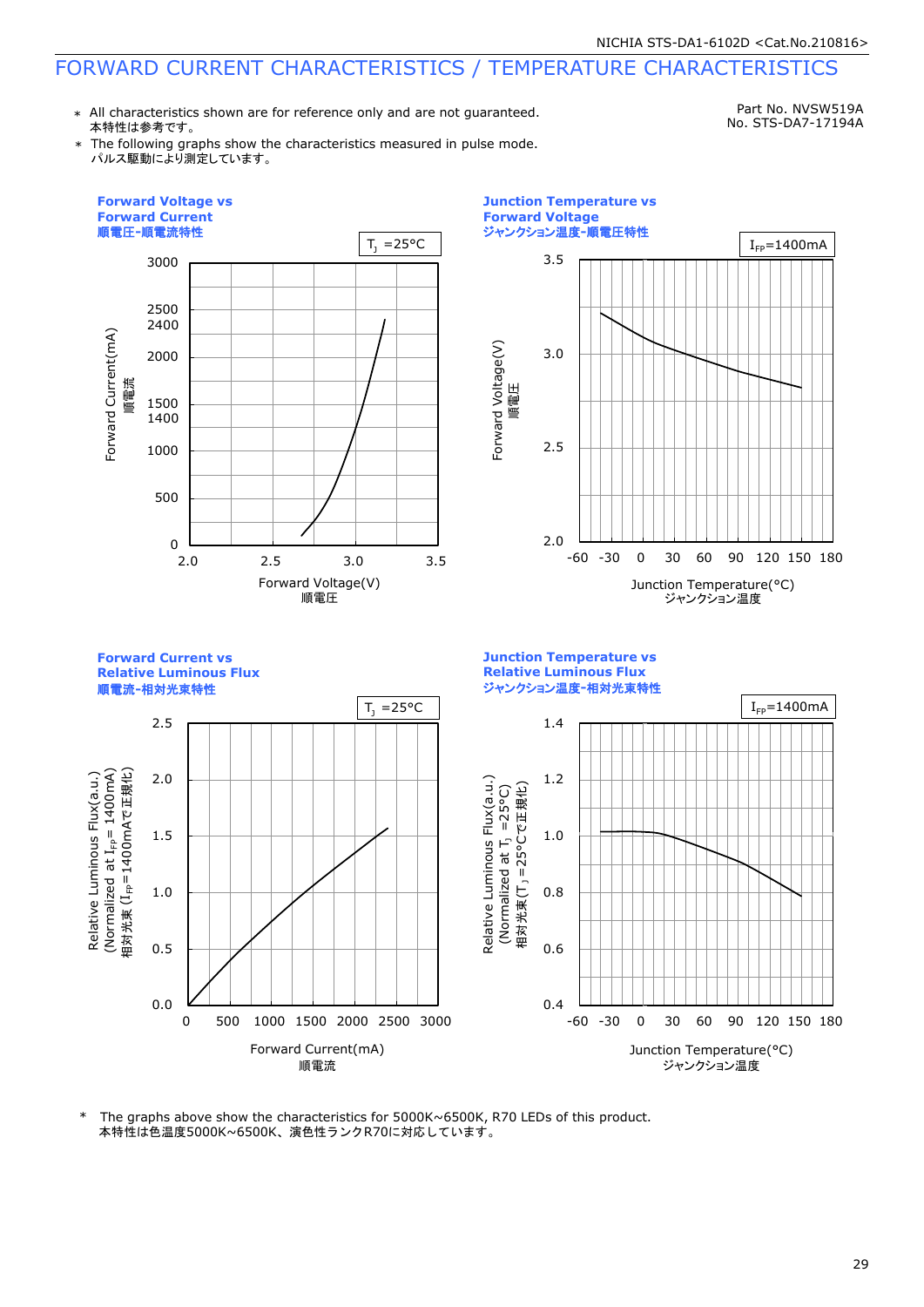\* All characteristics shown are for reference only and are not guaranteed. 本特性は参考です。

Part No. NVSW519A No. STS-DA7-16978B

The following graphs show the characteristics measured in pulse mode. パルス駆動により測定しています。



本特性は色温度5000K~6500K、演色性ランクR8000に対応しています。 \* The graphs above show the characteristics for 5000K~6500K, R8000 LEDs of this product.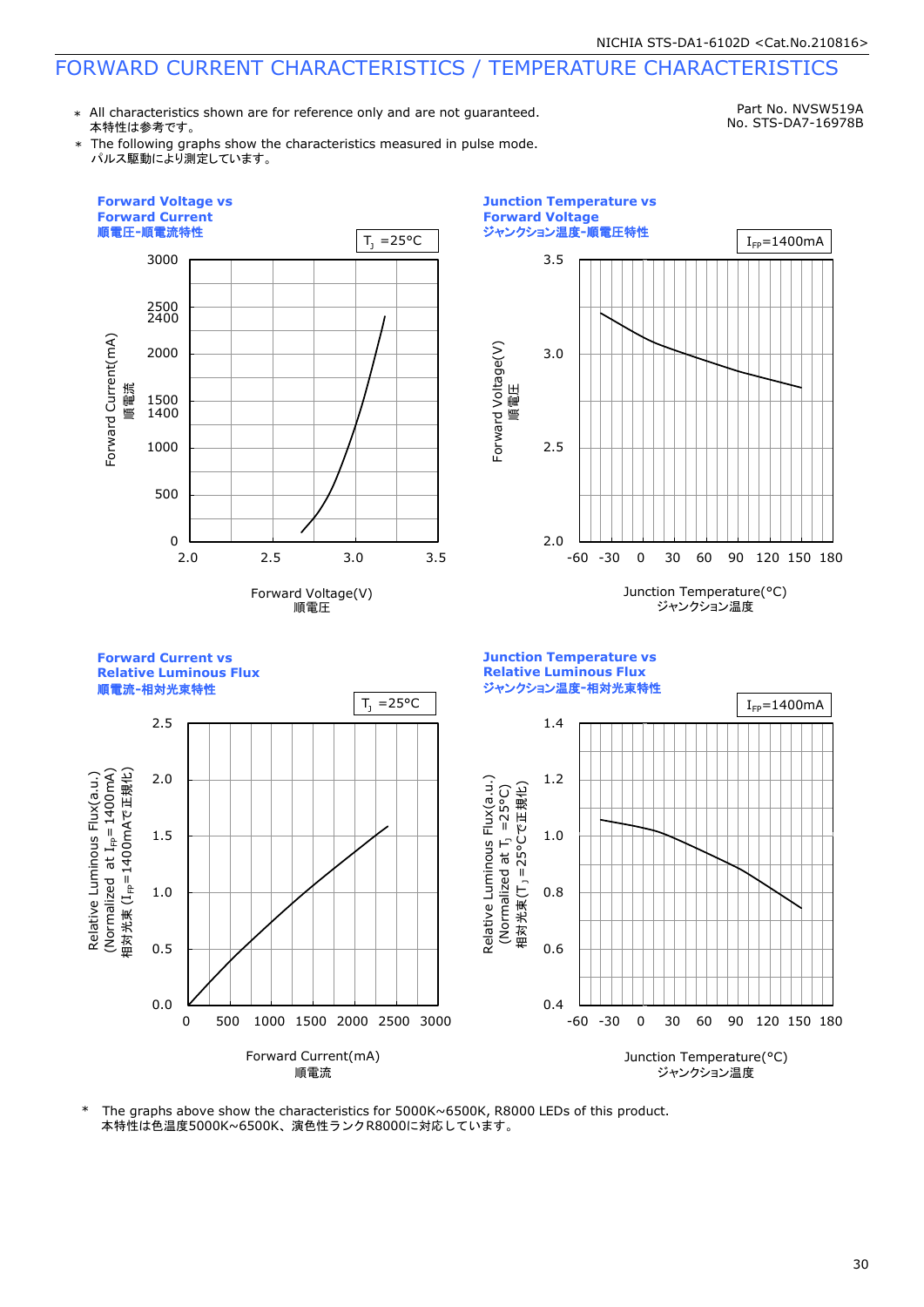\* All characteristics shown are for reference only and are not guaranteed. 本特性は参考です。

Part No. NVSW519A No. STS-DA7-18132

The following graphs show the characteristics measured in pulse mode. パルス駆動により測定しています。



The graphs above show the characteristics for  $5000K \sim 5700K$ , R9080 LEDs of this product. 本特性は色温度5000K~5700K、演色性ランクR9080に対応しています。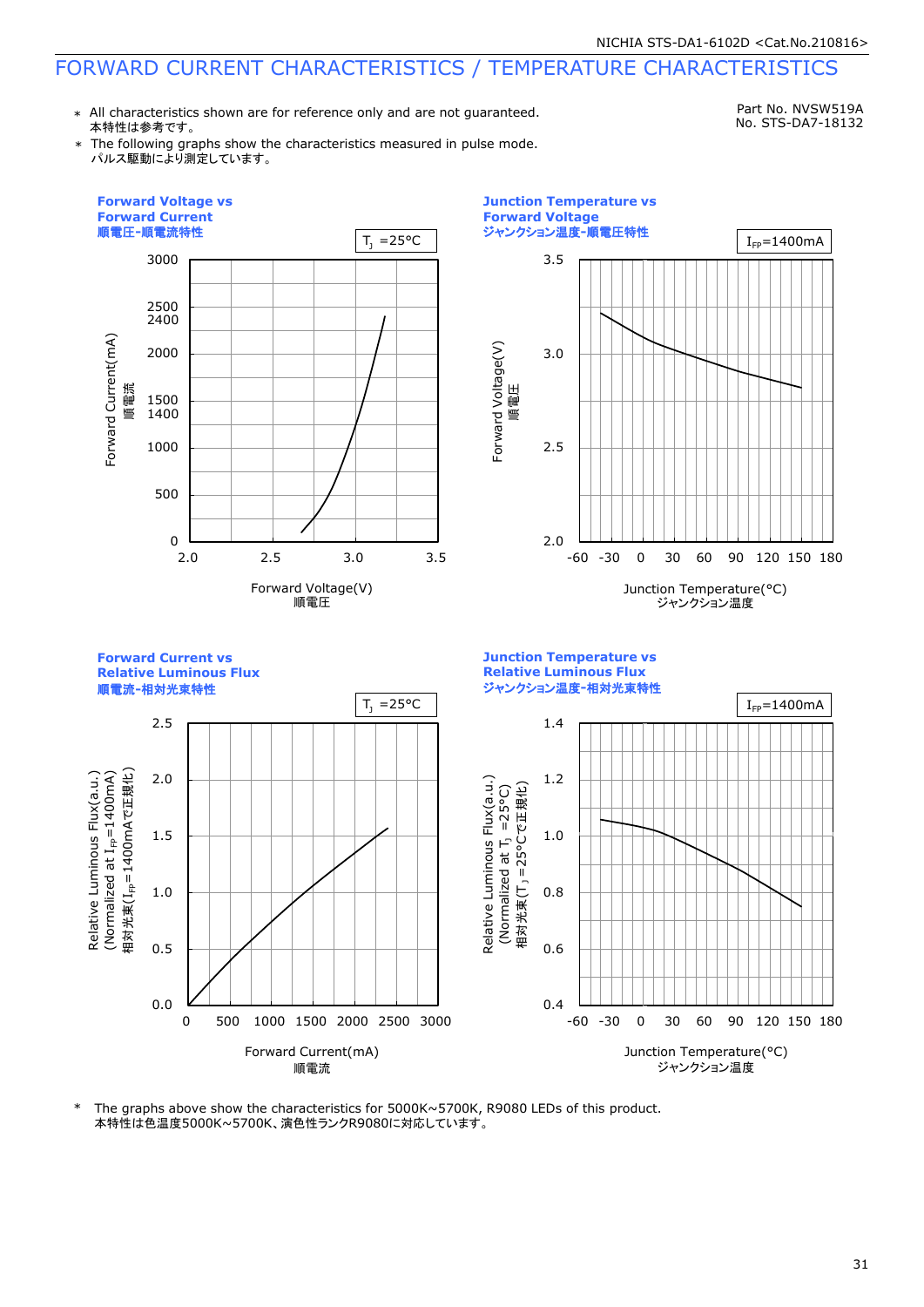\* All characteristics shown are for reference only and are not guaranteed. 本特性は参考です。

Part No. NVSW519A No. STS-DA7-17195

\* パルス駆動により測定しています。 The following graphs show the characteristics measured in pulse mode.





\* The graphs above show the characteristics for R70 LEDs of this product. 本特性は演色性ランクR70に対応しています。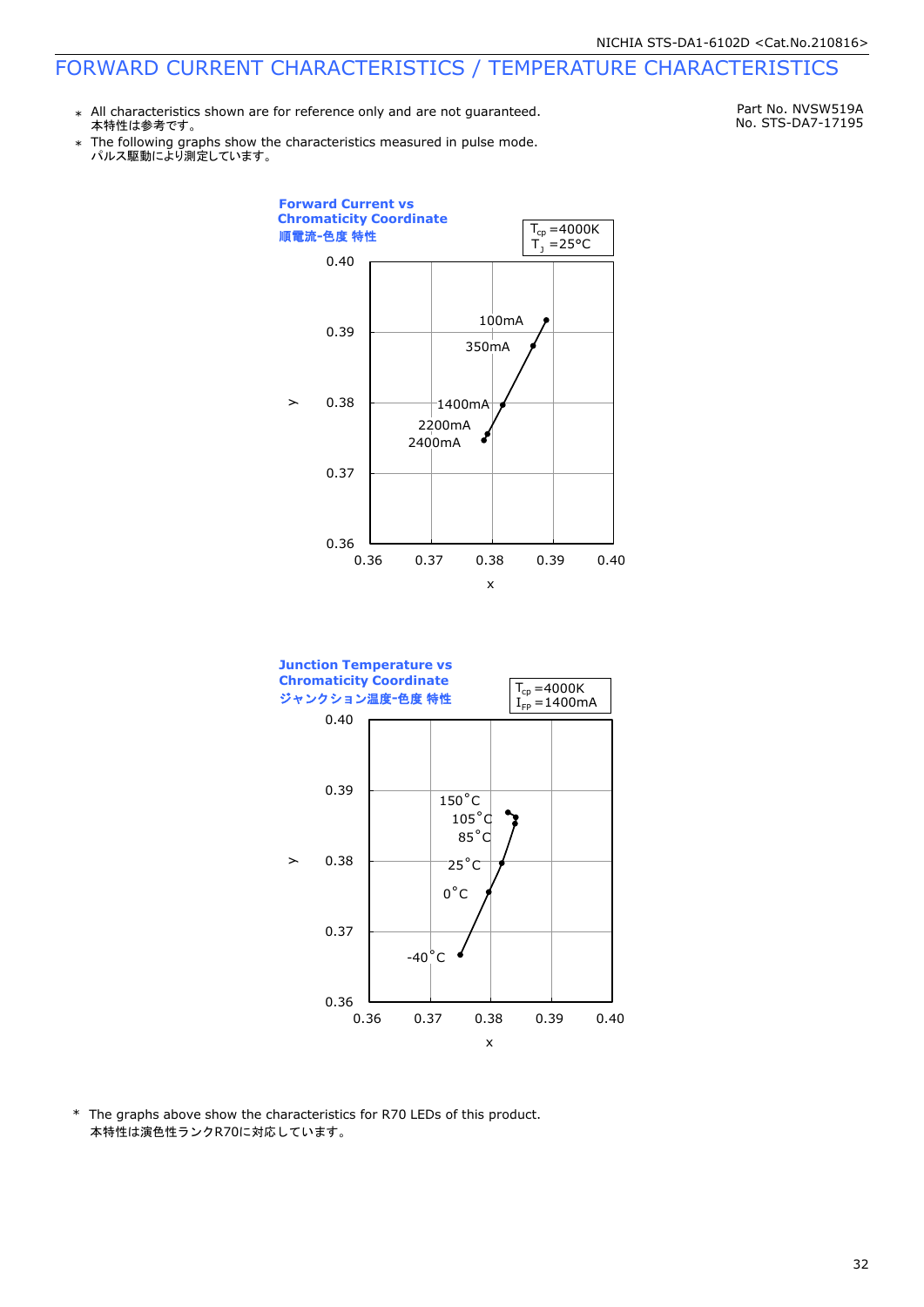\* All characteristics shown are for reference only and are not guaranteed. 本特性は参考です。

Part No. NVSW519A No. STS-DA7-17196

\* パルス駆動により測定しています。 The following graphs show the characteristics measured in pulse mode.





\* The graphs above show the characteristics for R8000 LEDs of this product. 本特性は演色性ランクR8000に対応しています。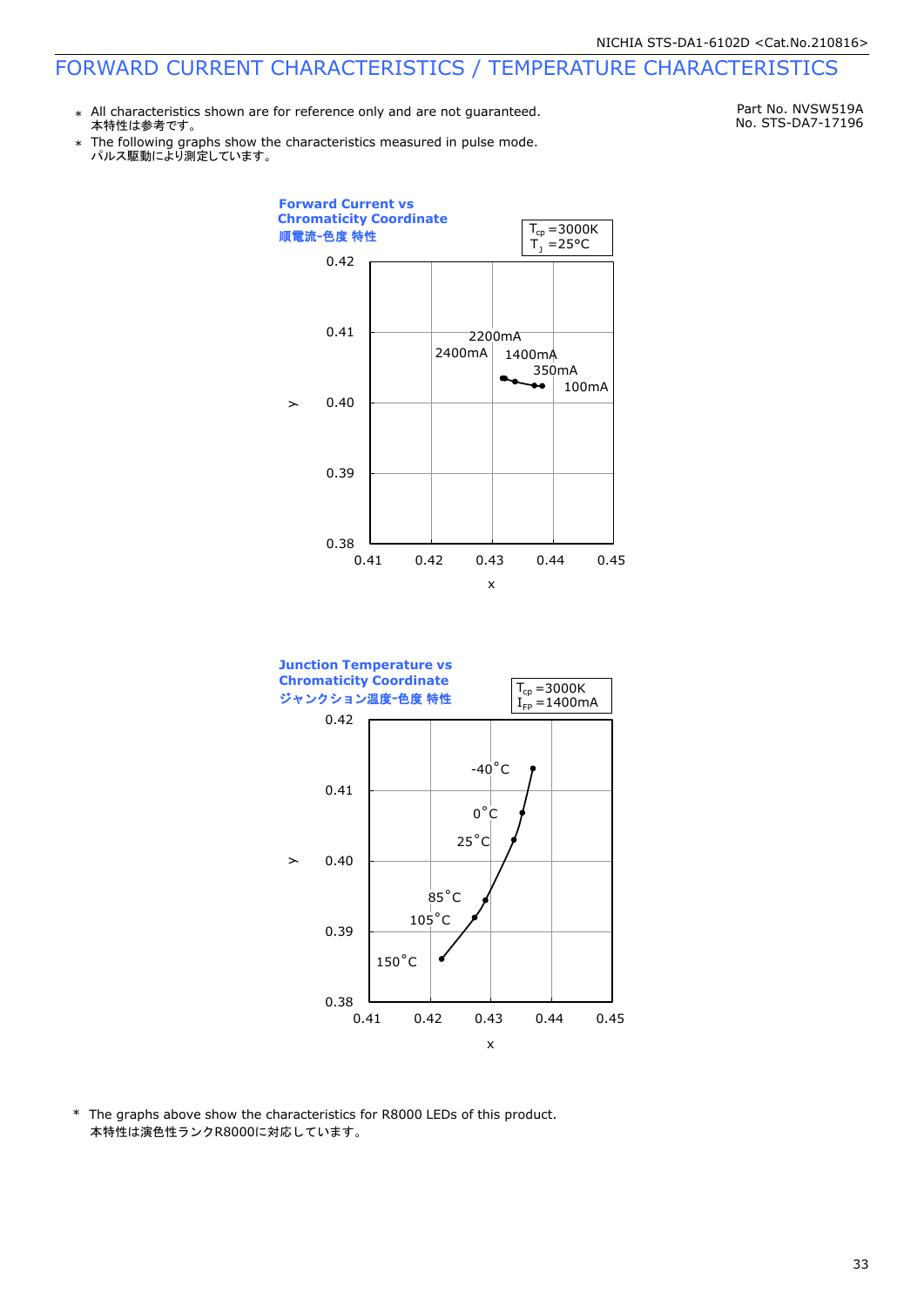\* All characteristics shown are for reference only and are not guaranteed. 本特性は参考です。

Part No. NVSW519A No. STS-DA7-18133

\* パルス駆動により測定しています。 The following graphs show the characteristics measured in pulse mode.





\* The graphs above show the characteristics for R9080 LEDs of this product. 本特性は演色性ランクR9080に対応しています。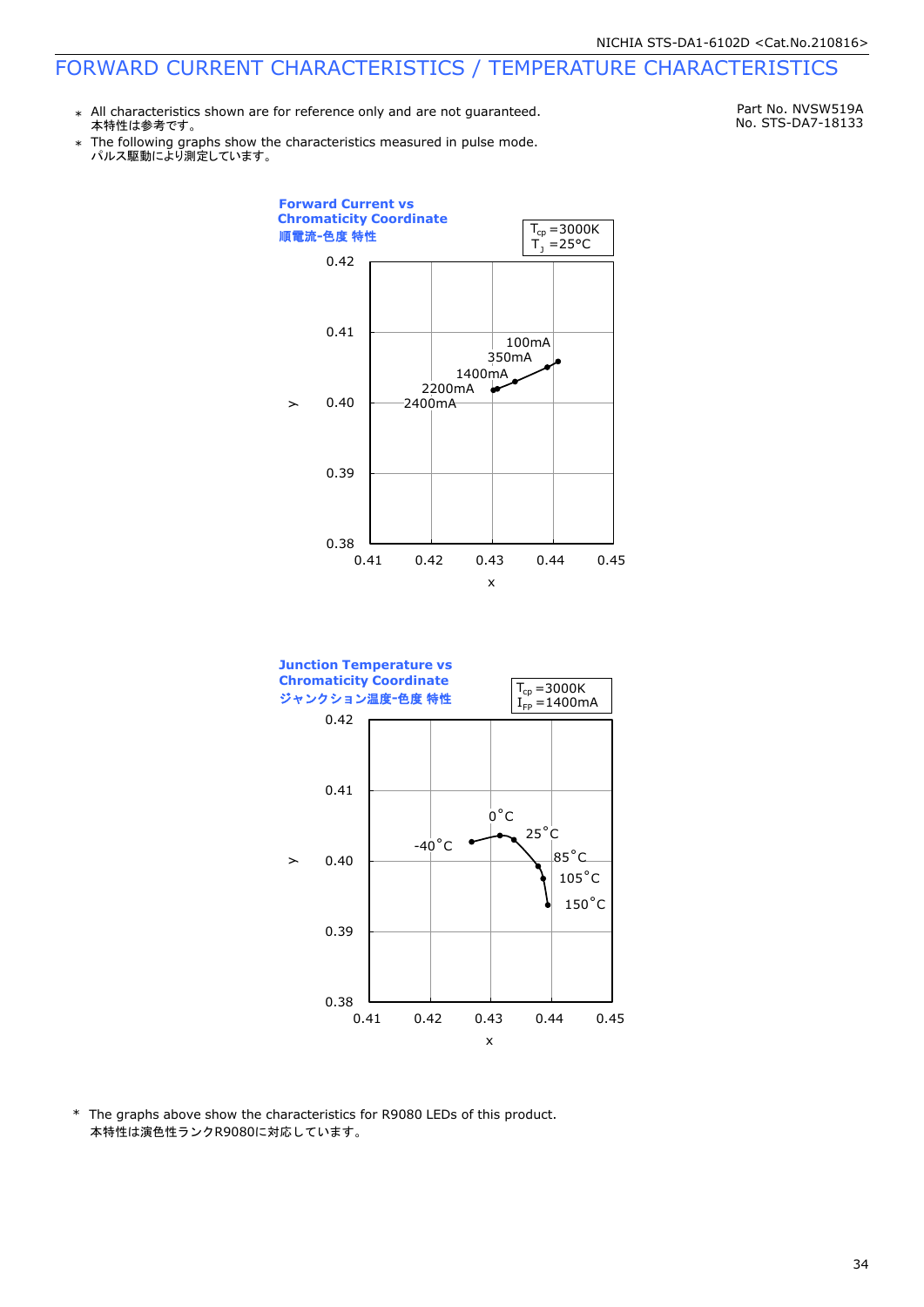\* All characteristics shown are for reference only and are not guaranteed. 本特性は参考です。

Part No. NVSW519A No. STS-DA7-17197

\* パルス駆動により測定しています。 The following graphs show the characteristics measured in pulse mode.





\* The graphs above show the characteristics for R70 LEDs of this product. 本特性は演色性ランクR70に対応しています。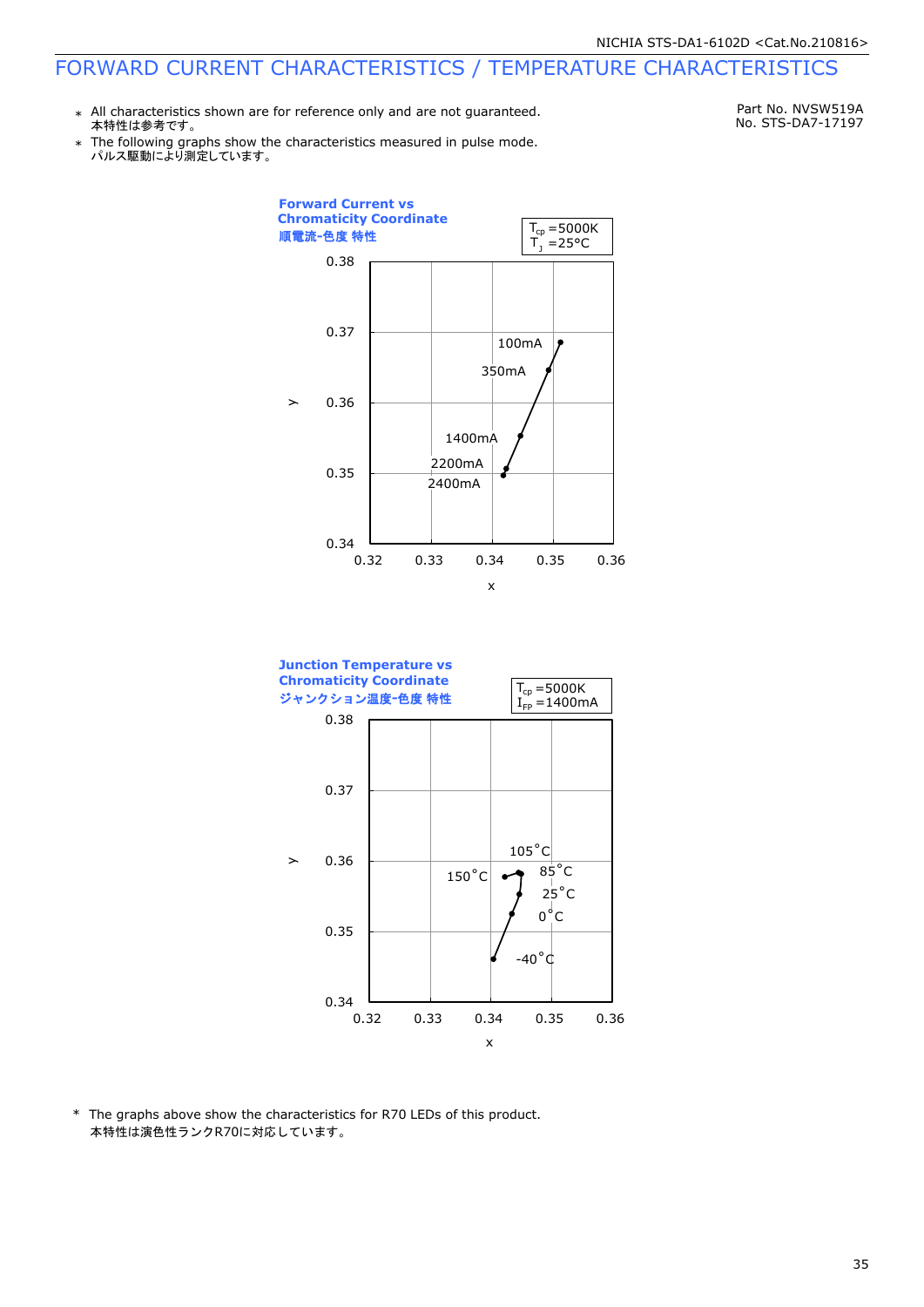\* All characteristics shown are for reference only and are not guaranteed. 本特性は参考です。

Part No. NVSW519A No. STS-DA7-16979A

\* パルス駆動により測定しています。 The following graphs show the characteristics measured in pulse mode.





\* The graphs above show the characteristics for R8000 LEDs of this product. 本特性は演色性ランクR8000に対応しています。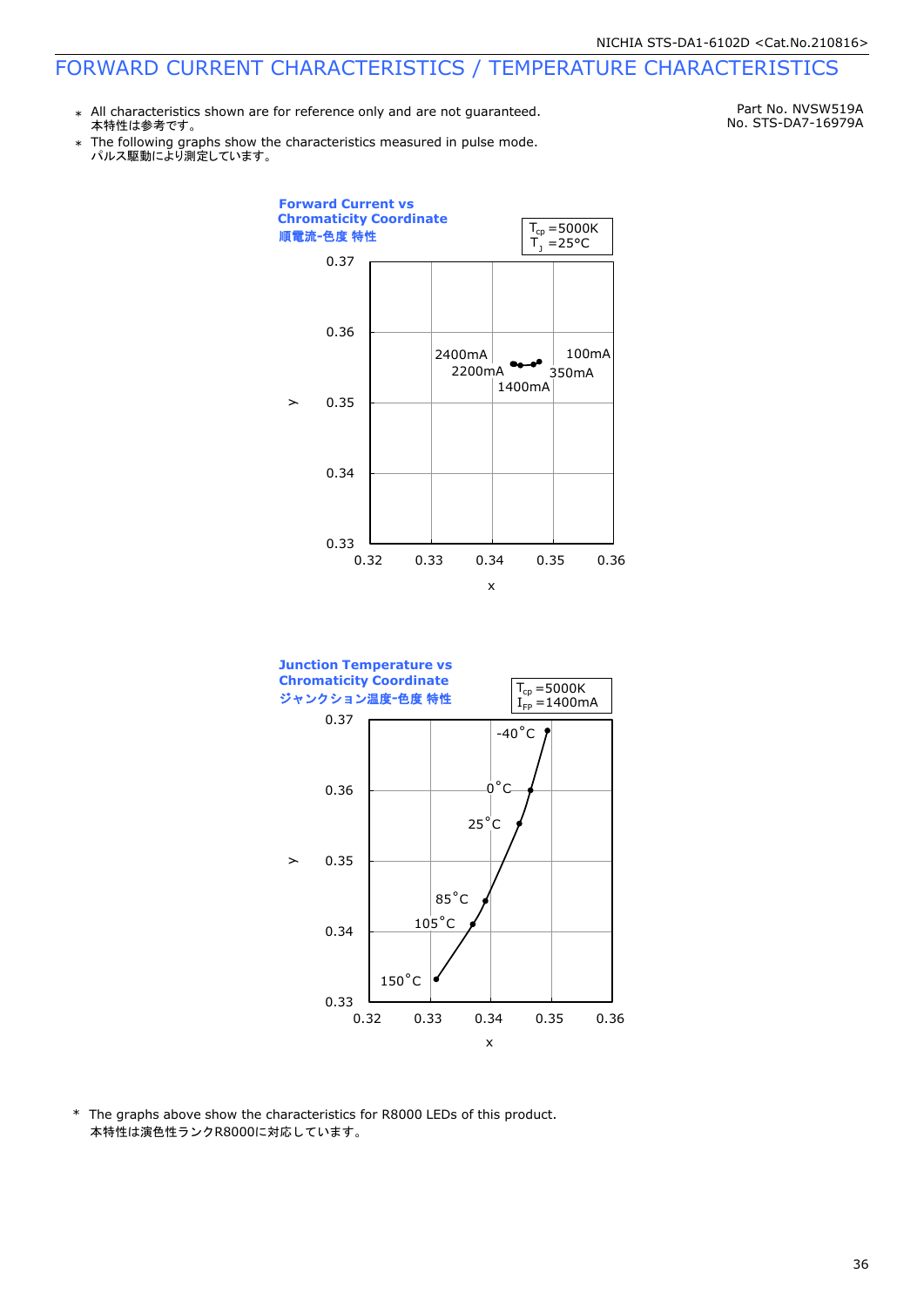\* All characteristics shown are for reference only and are not guaranteed. 本特性は参考です。

Part No. NVSW519A No. STS-DA7-18134

\* Ine following graphs show th<br>パルス駆動により測定しています。 The following graphs show the characteristics measured in pulse mode.





\* The graphs above show the characteristics for R9080 LEDs of this product. 本特性は演色性ランクR9080に対応しています。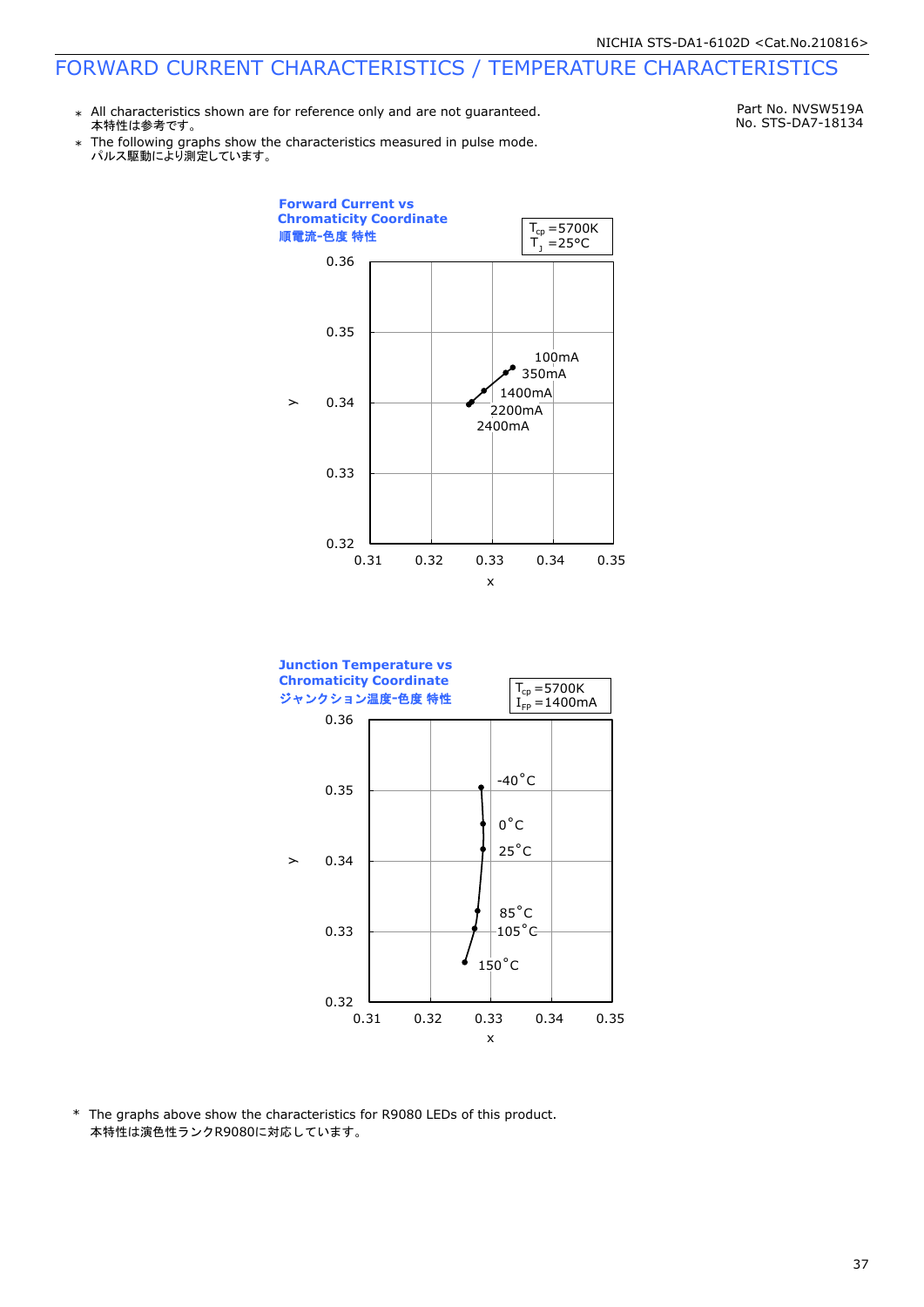## RELIABILITY

#### (1) Tests and Results

| <b>Test</b>                                           | Reference<br>Standard           | <b>Test Conditions</b>                                                            | <b>Test</b><br>Duration | <b>Failure</b><br>Criteria<br># | <b>Units</b><br>Failed/Tested |
|-------------------------------------------------------|---------------------------------|-----------------------------------------------------------------------------------|-------------------------|---------------------------------|-------------------------------|
| Resistance to<br>Soldering Heat<br>(Reflow Soldering) | JEITA ED-4701<br>300 301        | T <sub>sld</sub> =260°C, 10sec, 2reflows,<br>Precondition: 30°C, 70%RH, 168hr     |                         | #1                              | 0/22                          |
| Solderability                                         | JEITA ED-4701<br>303 303A       | $T_{\text{std}} = 245 \pm 5^{\circ}$ C, 5sec,<br>Lead-free Solder(Sn-3.0Ag-0.5Cu) |                         | #2                              | 0/22                          |
| Thermal Shock(Air to Air)                             |                                 | -40°C to 105°C, 15min dwell                                                       | 100cycles               | #1                              | 0/22                          |
| Moisture Resistance<br>(Cyclic)                       | JEITA ED-4701<br>200 203        | 25°C~65°C~-10°C, 90%RH,<br>24hr per cycle                                         | 10cycles                | #1                              | 0/22                          |
| High Temperature<br>Storage                           | JEITA ED-4701<br>200 201        | $T_A = 105$ °C                                                                    | 1000hours               | #1                              | 0/22                          |
| Temperature Humidity<br>Storage                       | <b>JEITA ED-4701</b><br>100 103 | $T_A = 60^{\circ}$ C, RH = 90%                                                    | 1000hours               | #1                              | 0/22                          |
| Low Temperature<br>Storage                            | <b>JEITA ED-4701</b><br>200 202 | $T_A = -40$ °C                                                                    | 1000hours               | #1                              | 0/22                          |
| Room Temperature<br>Operating Life                    |                                 | $T_A = 25$ °C, I <sub>F</sub> =2200mA<br>Test board: See NOTES below              | 1000hours               | #1                              | 0/22                          |
| High Temperature<br>Operating Life                    |                                 | $T_A = 105^{\circ}C$ , I <sub>F</sub> =900mA<br>Test board: See NOTES below       | 1000hours               | #1                              | 0/22                          |
| Temperature Humidity<br>Operating Life                |                                 | 60°C, RH=90%, IF=1800mA<br>Test board: See NOTES below                            | 500hours                | #1                              | 0/22                          |
| Low Temperature<br>Operating Life                     |                                 | $T_A = -40$ °C, I <sub>F</sub> =1400mA<br>Test board: See NOTES below             | 1000hours               | #1                              | 0/22                          |
| Electrostatic Discharges                              | ANSI/ESDA/<br>JEDEC JS-001      | HBM, 8kV, 1.5kΩ, 100pF, 1pulse,<br>alternately positive or negative               |                         | #1                              | 0/22                          |

NOTES:

1) Test board: Al board thickness=1.5mm, copper layer thickness=0.105mm, R<sub>0JA</sub>≈15°C/W

2) Measurements are performed after allowing the LEDs to return to room temperature.

#### (2) Failure Criteria

| Criteria # | Items                    | Conditions               | <b>Failure Criteria</b>          |
|------------|--------------------------|--------------------------|----------------------------------|
|            | Forward Voltage( $V_F$ ) | $I_F = 1400 \text{mA}$   | $>$ Initial value $\times$ 1.1   |
| #1         | Luminous $Flux(\Phi_v)$  | $I_F = 1400 \text{mA}$   | $\le$ Initial value $\times$ 0.7 |
| #2         | Solderability            | $\overline{\phantom{0}}$ | Less than 95% solder coverage    |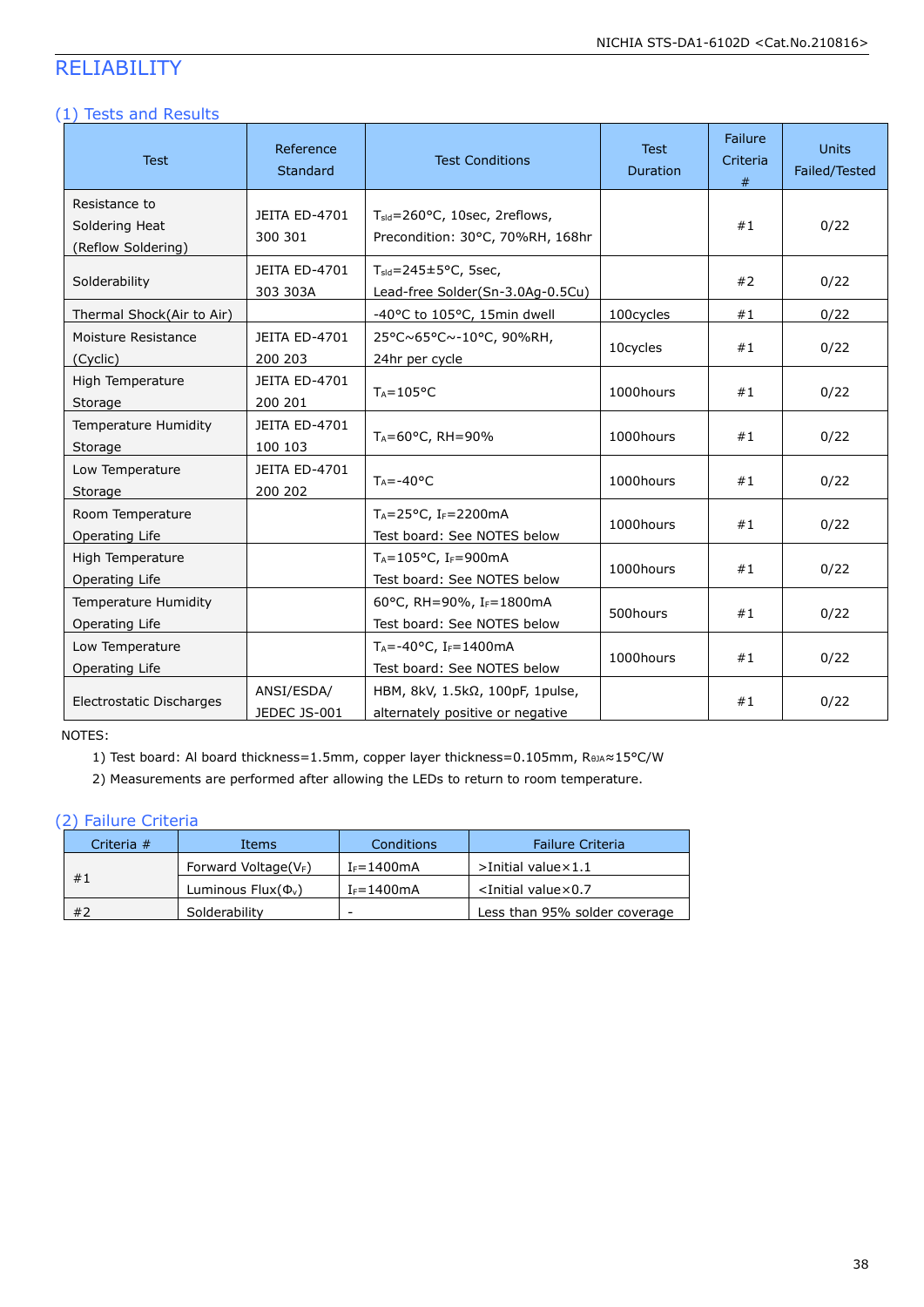## CAUTIONS

#### (1) Storage

| Conditions |                             | Temperature          | <b>Humidity</b> | <b>Time</b>                      |
|------------|-----------------------------|----------------------|-----------------|----------------------------------|
|            | Before Opening Aluminum Bag | ≤30°C                | $\leq$ 90%RH    | Within 1 Year from Delivery Date |
| Storage    | After Opening Aluminum Bag  | ≤30°C                | ≤70%RH          | $\leq$ 168 hours                 |
| Baking     |                             | $65 \pm 5^{\circ}$ C | -               | $\geq$ 24 hours                  |

● The storage/packaging requirements for this LED are comparable to JEDEC Moisture Sensitivity Level (MSL) 3 or equivalent. Nichia used IPC/JEDEC STD-020 as a reference to rate the MSL of this LED.

- This LED uses a package that could absorb moisture; if the package absorbs moisture and is exposed to heat during soldering, it may cause the moisture to vaporize and the package to expand and the resulting pressure may cause internal delamination. This may cause the optical characteristics to degrade. To minimize moisture absorption in storage/transit, moisture-proof aluminum bags are used for the LEDs with a silica gel packet to absorb any air moisture in the bag. The silica gel beads turn blue to red as they absorb moisture.
- Once the moisture-proof aluminum bag is open, ensure that the LED is soldered to a PCB within the range of the conditions above. To store any remaining unused LEDs, use a hermetically sealed container with silica gel desiccants. Nichia recommends placing them back to the original moisture-proof bag and reseal it.
- If the "After Opening" storage time has been exceeded or any pink silica gel beads are found, ensure that the LED are baked before use. Baking should only be done once.
- This LED has gold-plated electrodes. If the LEDs are exposed to a corrosive environment, it may cause the plated surface to tarnish causing issues (i.e. solderability). Ensure that when storing LEDs, a hermetically sealed container is used. Nichia recommends placing them back to the original moisture-proof bag and reseal it.
- To prevent substances/gases from affecting the plated surface, ensure that the parts/materials used with the LEDs in the same assembly/system do not contain sulfur (e.g. gasket/seal, adhesive, etc.). If the plating is contaminated, it may cause issues (e.g. electric connection failures). If a gasket/seal is used, silicone rubber gaskets/seals are recommended; ensure that this use of silicone does not result in issues (e.g. electrical connection failures) caused by low molecular weight volatile siloxane.
- To avoid condensation, the LEDs must not be stored in areas where temperature and humidity fluctuate greatly.
- Do not store the LEDs in a dusty environment.
- Do not expose the LEDs to direct sunlight and/or an environment over a long period of time where the temperature is higher than normal room temperature.

#### (2) Directions for Use

● The circuit must be designed to ensure that the Absolute Maximum Ratings are not exceeded for each LED. The LEDs should be operated at a constant current per LED. In the case of operating at a constant voltage, Circuit B is recommended. If Circuit A is used, it may cause the currents flowing through the LEDs to vary due to the variation in the forward voltage characteristics of the LEDs on the circuit.



- This LED is designed to be operated at a forward current. Ensure that no voltage is applied to the LED in the forward/reverse direction while the LED is off. If the LEDs are used in an environment where reverse voltages are applied to the LED continuously, it may cause electrochemical migration to occur causing the LED to be damaged. When not in use for a long period of time, the system's power should be turned off to ensure that there are no issues/damage.
- To stabilize the LED characteristics while in use, Nichia recommends that the LEDs are operated at currents ≥ 10% of the sorting current.
- Ensure that transient excessive voltages (e.g. lightning surge) are not applied to the LEDs.
- If the LEDs are used for outdoor applications, ensure that necessary measures are taken (e.g. protecting the LEDs from water/salt damage and high humidity).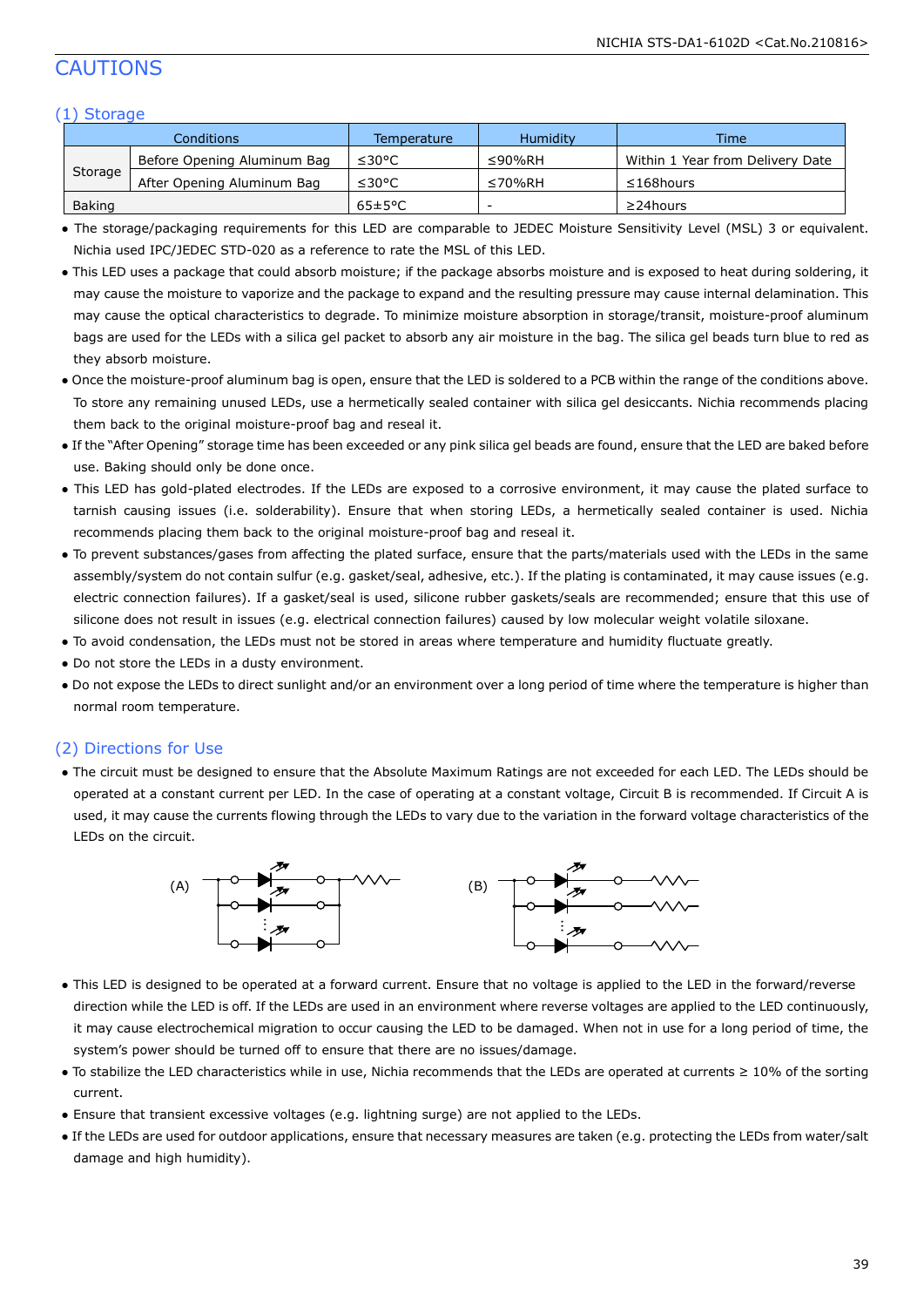#### (3) Handling Precautions

- Do not handle the LEDs with bare hands as it will contaminate the LED surface and may affect the optical characteristics: it might cause the LED to be deformed and/or the bump to break, which will cause the LED not to illuminate.
- Ensure that when handling the LEDs with tweezers, excessive force is not applied to the LED. Otherwise, it may cause damage to the resin (e.g. cut, scratch, chip, crack, delamination and deformation) and the internal connection to fail causing a catastrophic failure (i.e. the LED not to illuminate).
- Dropping may cause damage to the LED (e.g. deformation).
- Do not stack assembled PCBs together. Otherwise, it may cause damage to the resin (e.g. cut, scratch, chip, crack, delamination and deformation) and the internal connection to fail causing a catastrophic failure (i.e. the LED not to illuminate).

#### (4) Design Consideration

- If the LEDs are soldered to a PCB and the PCB assembly is bent (e.g. PCB depaneling process), it may cause the LED package to break. The PCB layout should be designed to minimize the mechanical stress on the LEDs when the PCB assembly is bent/warped.
- The amount of mechanical stress exerted on the LED from depaneling may vary depending on the LED position/orientation on the PCB assembly (e.g. especially in areas near V-groove scores). The PCB layout should be designed to minimize the mechanical stress on the LEDs when the PCB is separated into individual PCB assemblies.
- To separate a PCB populated with the LEDs, use a specially designed tool. Do not break the PCB by hand.
- If an aluminum-core PCB is used to operate the LEDs, it may cause thermal stress during operation causing damage to the solder joints (e.g. crack). Ensure that sufficient verification is performed prior to use.
- Volatile organic compounds that have been released from materials present around the LEDs (e.g. housing, gasket/seal, adhesive, secondary lens, lens cover, grease, etc.) may penetrate the LED emitting surface. If the LEDs are being used in a hermetically/near-hermetically sealed environment, these volatile compounds can discolor after being exposed to heat and/or photon energy and it may greatly reduce the LED light output and/or color shift. In this case, ventilating the environment may improve the reduction in light output and/or color shift. Perform a light-up test of the chosen application for optical evaluation prior to use to ensure that there are no issues, this test should be performed taking into consideration the conditions/environments in which the end-product containing these LEDs will actually be used.
- The characteristics of the LEDs (e.g. chromaticity, color rendering index, etc.) will vary depending on how the LEDs are designed into the application (e.g. secondary lens, luminaire cover/housing, etc. for ease of dissipation), how they were assembled, under what conditions/environments they are used (e.g. operating current/temperature, etc.), and how long they have been used (e.g. storage/operating hours, etc.). To ensure that there are no issues (e.g. deviations/changes in the characteristics, etc.) with the chosen application, perform a sufficient verification prior to use.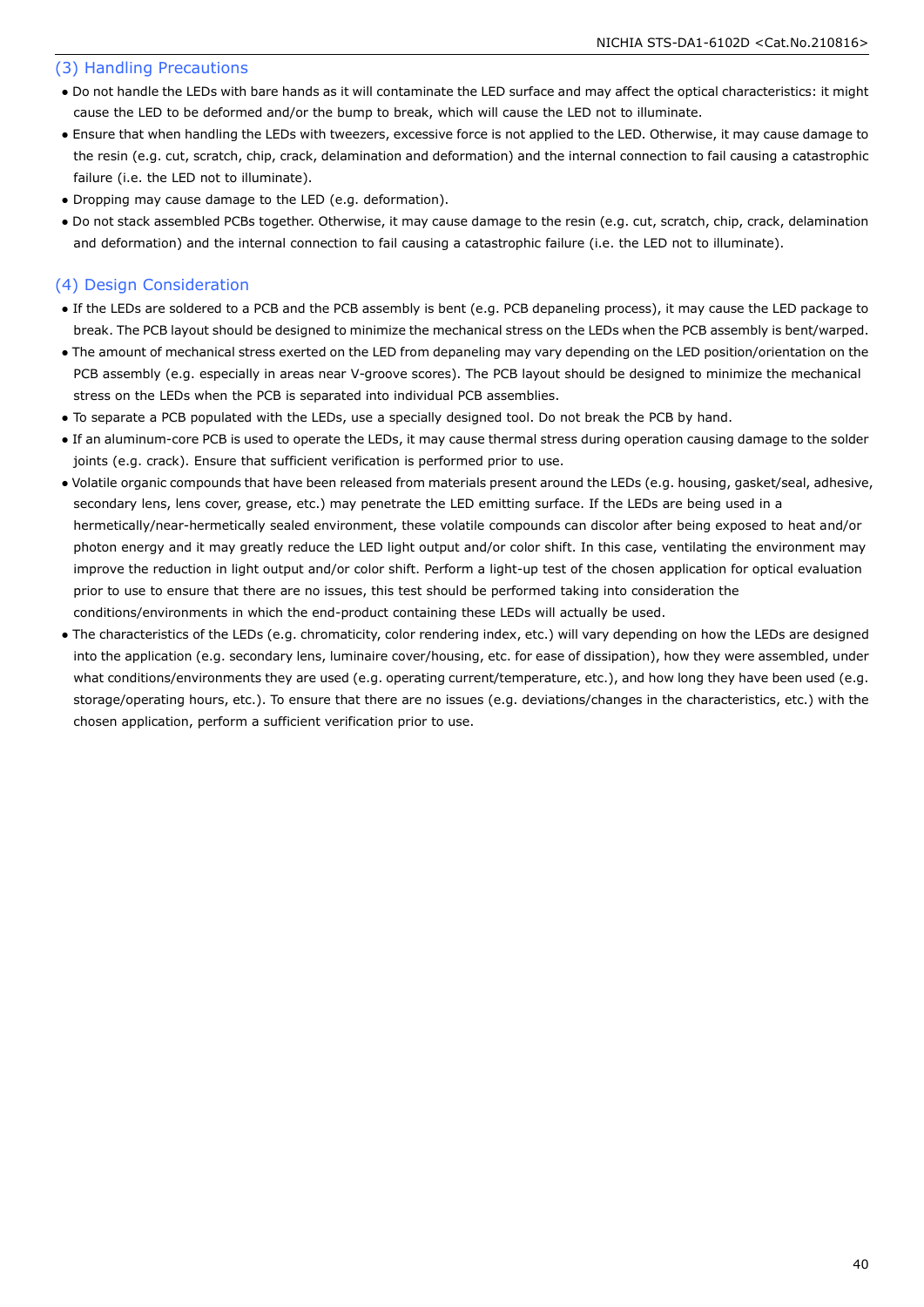#### (5) Electrostatic Discharge (ESD)

- This LED is sensitive to transient excessive voltages (e.g. ESD, lightning surge). If this excessive voltage occurs in the circuit, it may cause the LED to be damaged causing issues (e.g. the LED to become dimmer or not to illuminate [i.e. catastrophic failure]). Ensure that when handling the LEDs, necessary measures are taken to protect them from an ESD discharge. The following examples are recommended measures to eliminate the charge:
	- Grounded wrist strap, ESD footwear, clothes, and floors
	- Grounded workstation equipment and tools
	- ESD table/shelf mat made of conductive materials
- Ensure that all necessary measures are taken to prevent the LEDs from being exposed to transient excessive voltages (e.g. ESD, lightning surge):
	- tools, jigs, and machines that are used are properly grounded
	- appropriate ESD materials/equipment are used in the work area
	- the system/assembly is designed to provide ESD protection for the LEDs
- If the tool/equipment used is an insulator (e.g. glass cover, plastic, etc.), ensure that necessary measures have been taken to protect the LED from transient excessive voltages (e.g. ESD). The following examples are recommended measures to eliminate the charge:
	- Dissipating static charge with conductive materials
	- Preventing charge generation with moisture
	- Neutralizing the charge with ionizers
- To detect if an LED was damaged by transient excess voltages (i.e. an ESD event during the system's assembly process), perform a characteristics inspection (e.g. forward voltage measurement, light-up test) at low current (≤1mA).
- Failure Criteria:  $V_F$ <2.0V at I $_F$ =0.5mA

If the LED is damaged by transient excess voltages (e.g. ESD), it will cause:

- the Forward Voltage  $(V_F)$  to decrease
- the LED not to illuminate at a low current

#### (6) Thermal Management

- The Absolute Maximum Junction Temperature  $(T<sub>J</sub>)$  must not be exceeded under any circumstances. The increase in the temperature of an LED while in operation may vary depending on the PCB thermal resistance and the density of LEDs on the PCB assembly. Ensure that when using the LEDs for the chosen application, heat is not concentrated in an area and properly managed in the system/assembly.
- The operating current should be determined by considering the temperature conditions surrounding the LED (i.e. T<sub>A</sub>). Ensure that when operating the LED, proper measures are taken to dissipate the heat.
- The following equations can be used to calculate the LED temperature (i.e. T<sub>J</sub>) once the saturation temperature at the junction has been reached.
	- 1)  $T_J = T_A + R_{\thetaJA} \cdot W$  2)  $T_J = T_S + R_{\thetaJs} \cdot W$

\*TJ=LED Junction Temperature: °C

T<sub>A</sub>=Ambient Temperature: °C

T<sub>s</sub>=Soldering Temperature (Cathode Side): °C

RθJA=Thermal Resistance from Junction to Ambient: °C/W

R<sub>0JS</sub>=Thermal Resistance from Junction to T<sub>S</sub> Measurement Point: °C/W

W=Input Power(IFXVF): W

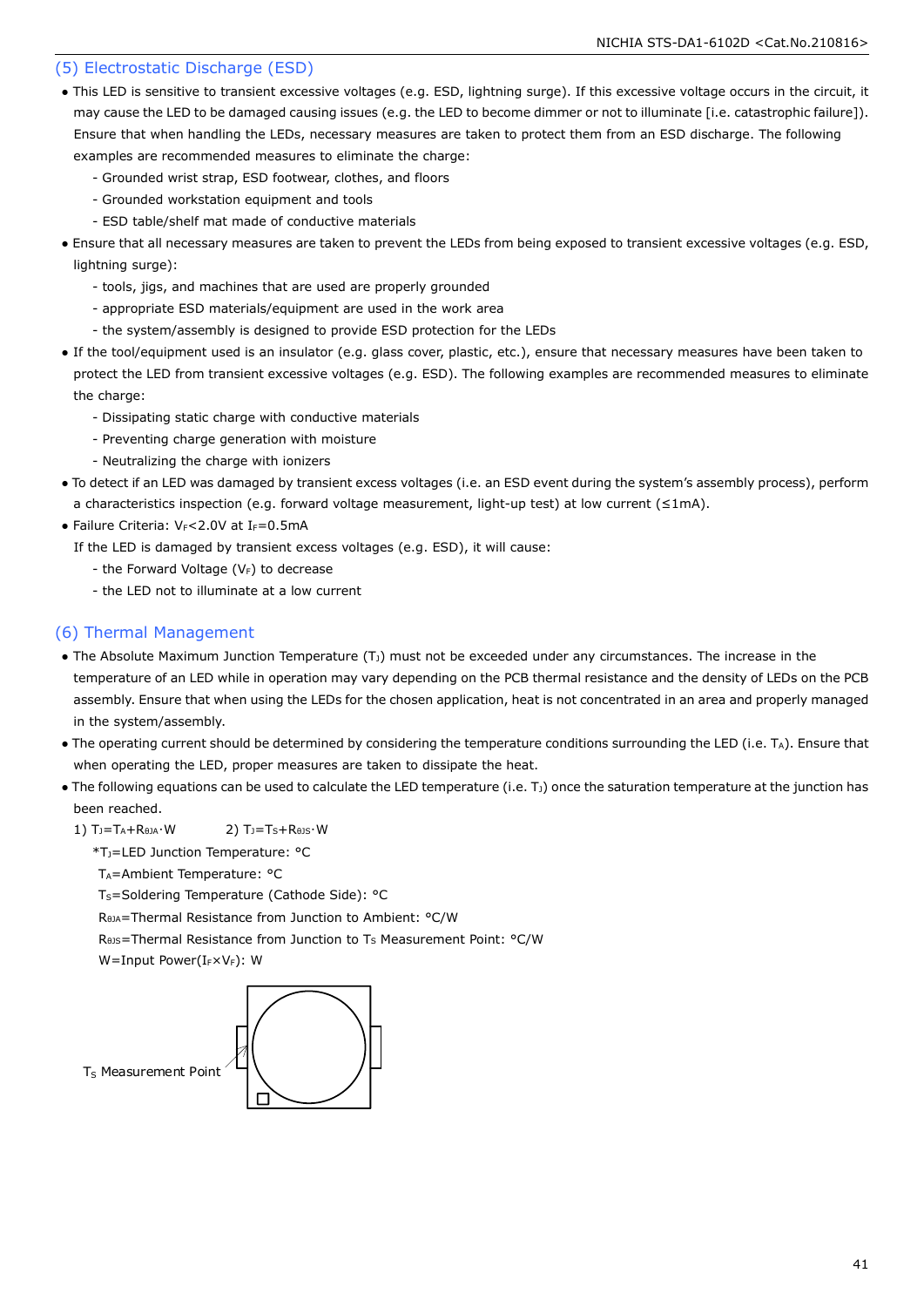#### (7) Cleaning

- Do not clean the LEDs with water, benzine and/or thinner.
- To clean the LEDs, use isopropyl alcohol (IPA). If another solvent is used, it may cause the LED package/resin to be damaged causing issues; ensure that sufficient verification is performed prior to use. Additionally, ensure that the solvent being used does not cause any other issues (e.g. CFC-based solvents are heavily regulated).
- If an LED is contaminated (e.g. dust/dirt), use a cloth soaked with isopropyl alcohol (IPA). Ensure that the cloth is firmly squeezed before wiping the LED.
- Do not clean the LEDs with an ultrasonic cleaner. If cleaning must be done, ensure that sufficient verification is performed by using a finished assembly with LEDs to determine cleaning conditions (e.g. ultrasonic power, LED position on the PCB assembly) that do not cause an issue.

#### (8) Eye Safety

- There may be two important international specifications that should be noted for safe use of the LEDs: IEC 62471:2006 Photobiological safety of lamps and lamp systems and IEC 60825-1:2001 (i.e. Edition 1.2) Safety of Laser Products - Part 1: Equipment Classification and Requirements. Ensure that when using the LEDs, there are no issues with the following points:
	- LEDs have been removed from the scope of IEC 60825-1 since IEC 60825-1:2007 (i.e. Edition 2.0) was published. However, depending on the country/region, there are cases where the requirements of the IEC 60825-1:2001 specifications or equivalent must be adhered to.
	- LEDs have been included in the scope of IEC 62471:2006 since the release of the specification in 2006.
	- Most Nichia LEDs will be classified as the Exempt Group or Risk Group 1 according to IEC 62471:2006. However, in the case of high-power LEDs containing blue wavelengths in the emission spectrum, there are LEDs that will be classified as Risk Group 2 depending on the characteristics (e.g. radiation flux, emission spectrum, directivity, etc.)
	- If the LED is used in a manner that produces an increased output or with an optic to collimate the light from the LED, it may cause damage to the human eye.
- If an LED is operated in a manner that emits a flashing light, it may cause health issues (e.g. visual stimuli causing eye discomfort). The system should be designed to ensure that there are no harmful effects on the human body.